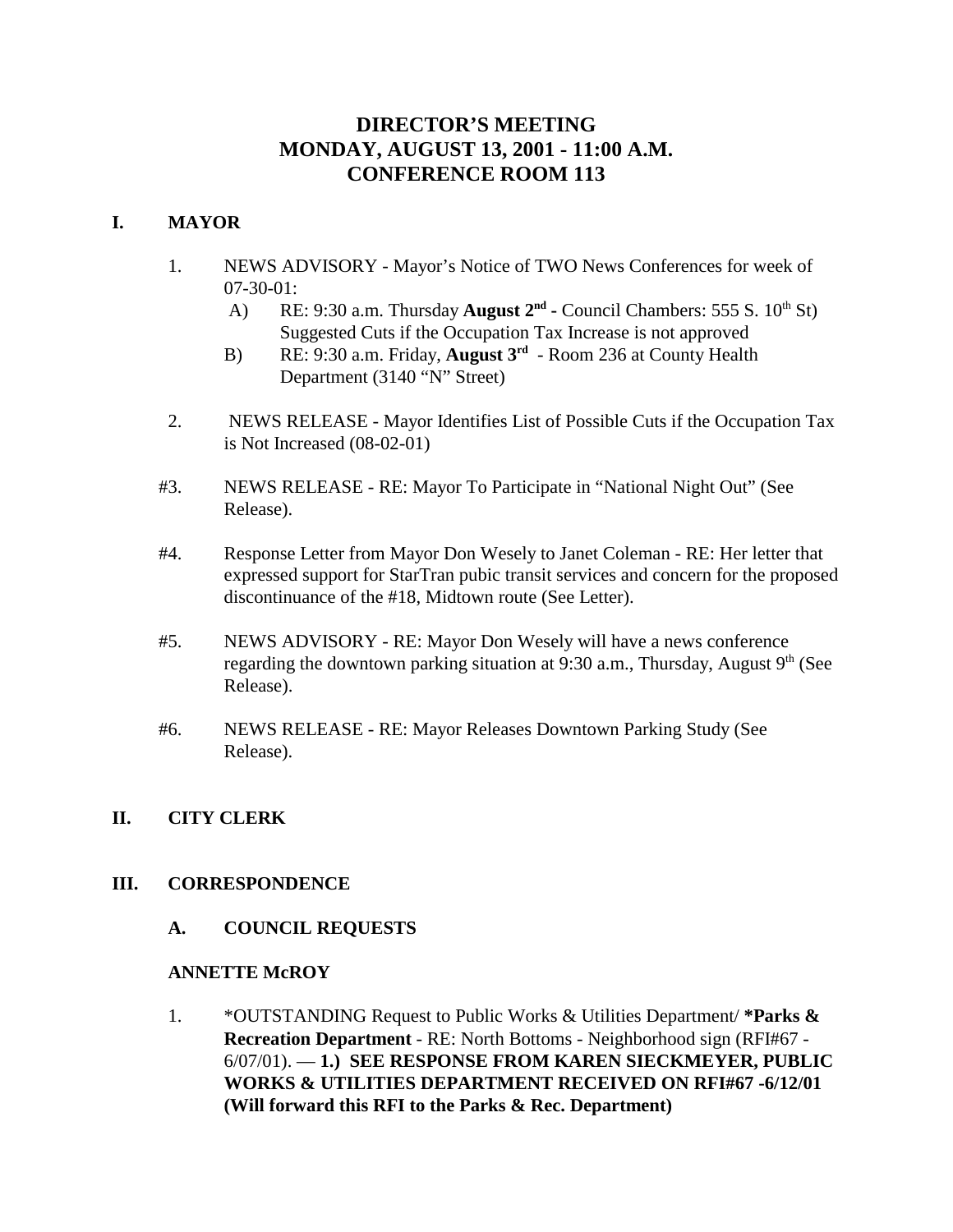- 2. OUTSTANDING Request to Public Works & Utilities Department/**LES** RE: Street lighting wattage (RFI#74 - 7/13/01). — **1.) SEE RESPONSE FROM KAREN SIECKMEYER, PUBLIC WORKS & UTILITIES DEPARTMENT RECEIVED ON RFI#7/18/01 (REFERRED TO LARRY KATHAL AT LES)— 2.) SEE RESPONSE FROM KAREN SIECKMEYER, PUBLIC WORKS & UTILITIES DEPARTMENT RECEIVED ON RFI#74 - 8/08/01**
- 3. OUTSTANDING Request to Law Department/Police RE: Fireworks (Not sending officers on complaints) - (RFI#75 - 7/20/01)
- 4. OUTSTANDING Request to Public Works & Utilities Department, Sidewalks, Harry Kroos - RE: Sidewalks (RFI#76 - 7/26/01)
- 5. RESPONSE from Dana Roper on RFI #73 Fireworks (Some groups allowed/some not - Criteria for Special Permit). - 08-01-01

## **COLEEN SENG**

- 1. OUTSTANDING Request to Steve Huggenberger, Law Department RE: Cable increases (RFI#863 - 7/02/01)
- 2. \*OUTSTANDING Request to **\*Parks & Recreation Department**/ Public Works & Utilities Department - RE: Visit with Mr. Craig - Dietrich & Murdock Trail conflicts (RFI#865 - 7/02/01). — **1.) SEE RESPONSE FROM JIM VISGER, PUBLIC WORKS & UTILITIES DEPARTMENT RECEIVED ON RFI#865 -7/25/01**
- 3. OUTSTANDING Request to Planning Department, Ed Zimmer RE: An Ordinance to keep the bottle burglars "out of excavation sites when development is taking place (RFI#866 - 7/09/01) **RESPONSE RECEIVED FROM ED ZIMMER ON RFI #866 - 08-01-01///RESPONSE RECEIVED FROM DANA ROPER ON RFI #866 - 08-01-01**
- 4. **RESPONSE** from Health Department RE: Complaint about property at 5035 Knox - RFI #869 (07-18-01) **RESPONSE RECEIVED FROM HEALTH DEPT. ON RFI #869 (2nd Response) 07-27-01**
- 6. R**ESPONSE** from Law Department/Building & Safety Department RE: Fireworks (RFI#870 - 7/23/01) **RESPONSE RECEIVED FROM THE LAW DEPARTMENT ON RFI #870 - 08-01-01**
- 7. **RESPONSE from** Steve Schwab of **Parks & Rec** on **RFI #862** (Trim Trees on East Side of 56th between Knox & Judson) - **Received 07-27-01**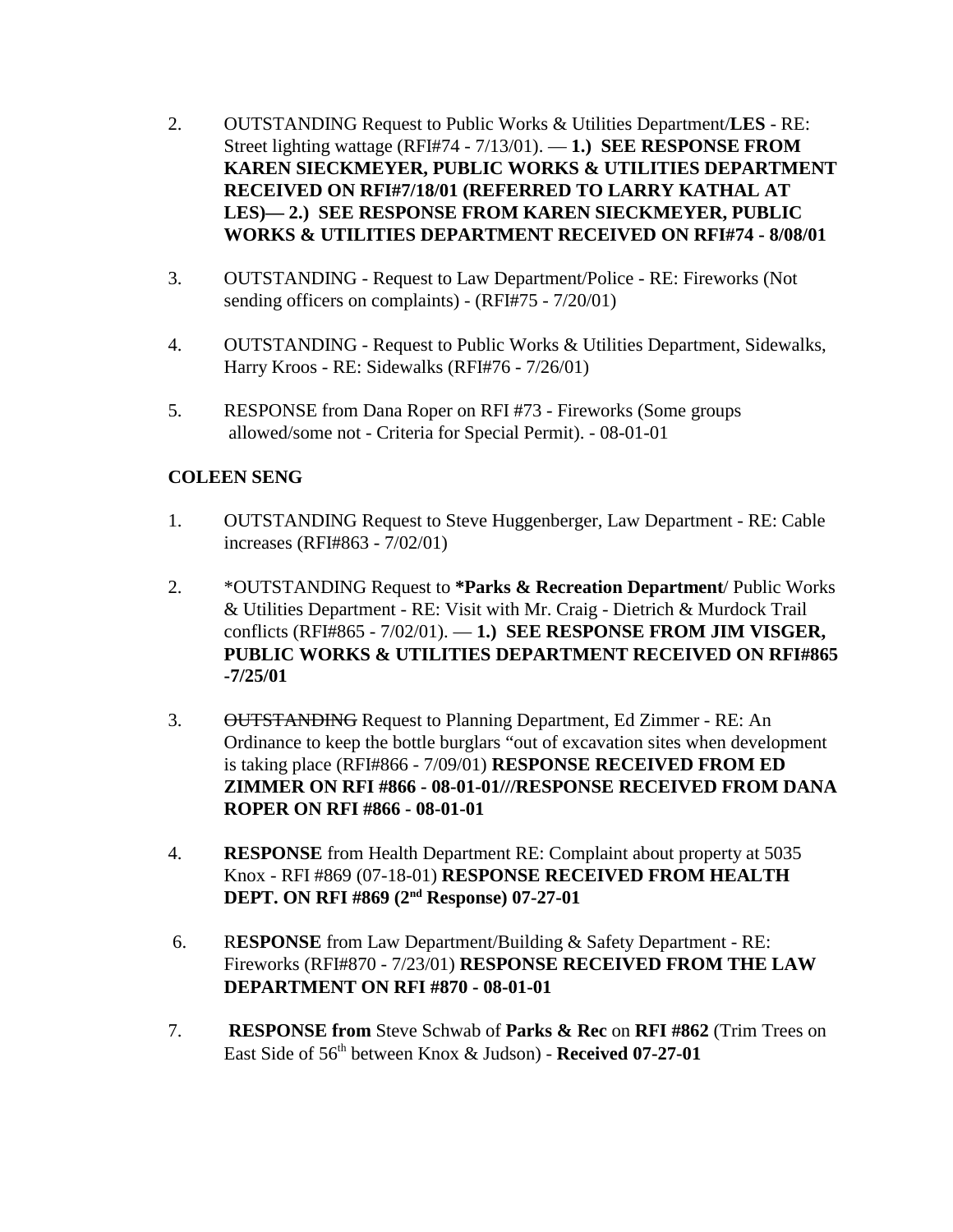#8. Request to Health/Building  $&$  Safety/Weeds, Russ Shultz - RE: Garbage  $&$  Weeds at 5119 Garland (RFI#871 - 8/09/01)

# **JON CAMP**

- 1. OUTSTANDING Request to Dana Roper, City Attorney RE: Lincoln Fire and Rescue (RFI#60 - 6/21/01) **RESPONSE RECEIVED FROM DANA ROPER ON RFI#60 - 08-01-01**
- 2. OUTSTANDING Request to Fire, Chief Spadt RE: Lincoln Fire and Rescue (RFI#61 - 6/21/01). — **1.) SEE RESPONSE FROM FIRE CHIEF SPADT RECEIVED ON RFI#61 - 8/03/01**
- 3. OUTSTANDING Request to Steve Hubka, Budget RE: Occupation tax (RFI#64  $-6/27/01$
- 4. OUTSTANDING Request to Fire Chief Spadt RE: Lincoln Fire and Rescue Non-Emergency Transport (RFI#66 - 7/11/01). — **1.) SEE RESPONSE FROM FIRE CHIEF SPADT RECEIVED ON RFI#66 - 8/03/01**
- 5. **RESPONSE** from Fire Chief Spadt RE: Lincoln Fire Department Attendance at Saltdogs Baseball Game - Tuesday, July 24, 2001 (RFI#67 -7/25/01) - **RESPONSE RECEIVED FROM CHIEF SPADT ON RFI #67 - 07-31-01**
- 6. **RESPONSE** from Georgia Glass, Personnel Director RE: Lincoln Fire and Rescue - Rick Task–employee (RFI#68 - 7/25/01) **RESPONSE RECEIVED FROM GEORGIA GLASS ON RFI #68 - 7-30-01**
- 7**.** NEWS RELEASE from Jon Camp "FUND ESSENTIALS, NOT DESIRABLES

# **TERRY WERNER**

- 1. \*OUTSTANDING Request to \***Law Department** /Russell Shultz, Weed Control - RE: The City Weed Ordinance (RFI#9 - 6/13/01). **— 1.) SEE RESPONSE FROM RUSS SHULTZ, WEED CONTROL RECEIVED ON RFI#9 - 6/18/01**
- 2. OUTSTANDING Request to Parks & Recreation Department, Forestry RE: About a 100 Year old tree that is going to be removed (RFI#11 - 6/28/01)
- 3. **RESPONSE** to Public Works & Utilities Department RE: A left turn signal at Hwy. 2 & Old Cheney (RFI#13 - 7/23/01) **RESPONSE FROM SCOTT OPFER (PW) RECEIVED ON RFI #13 - 07-30-01**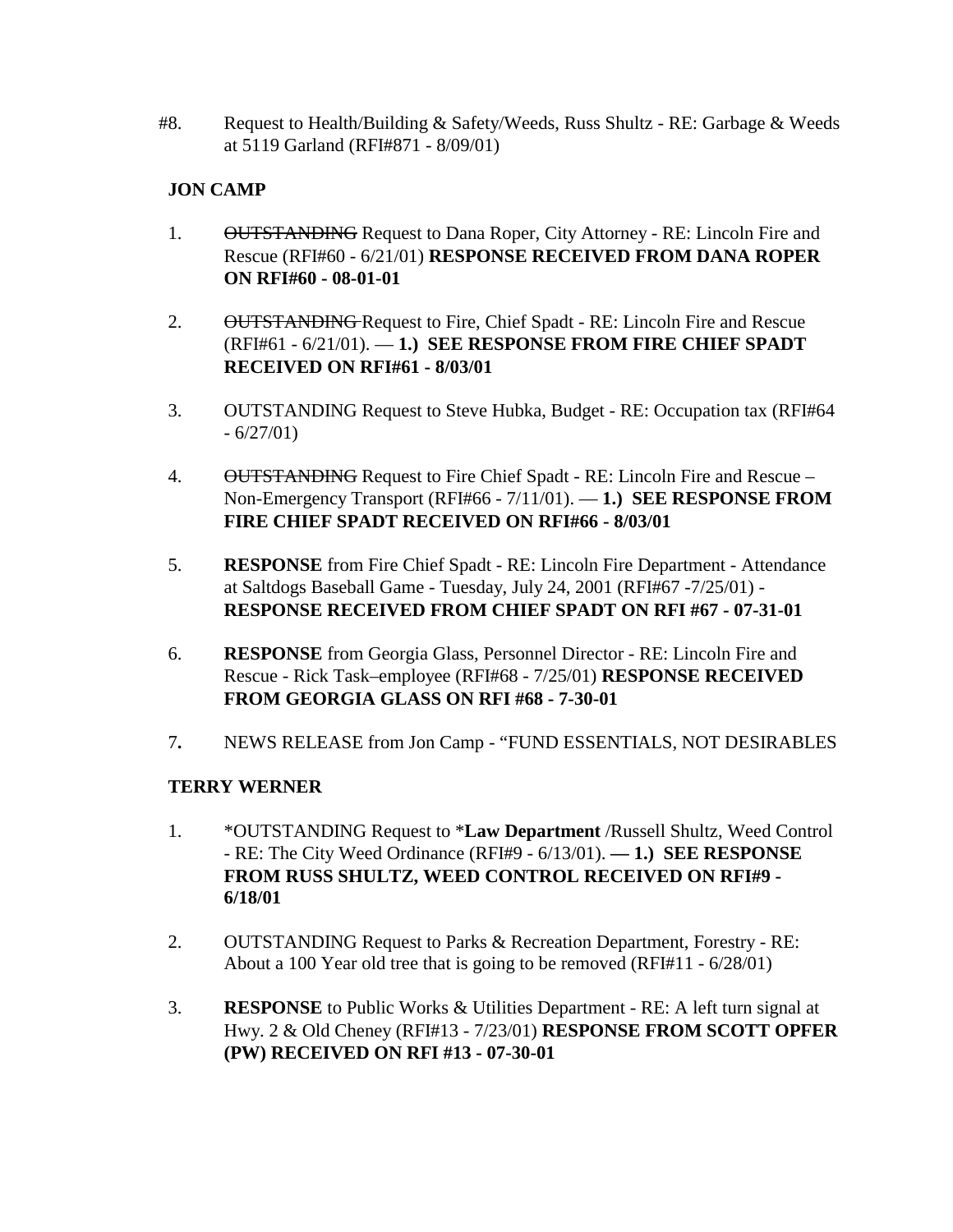- 4. **RESPONSE** from Public Works & Utilities Department/Planning Department RE: The Duteau Building at  $19<sup>th</sup>$  - North of "O" Street (RFI#14 -  $7/23/01$ ) **RESPONSE FROM RICK HERRICK (PW) ON RFI #14 - 08-01-01 ///RESPONSE FROM PLANNING (KATHLEEN SELLMAN) ON RFI#14 - 08-02-01**
- 5. **RESPONSE** from Public Works & Utilities Department RE: Policy on lane markings (RFI#15 - 7/23/01) **RESPONSE FROM SCOTT OPFER (PW) RECEIVED ON RFI #15 - 07-30-01**
- 6. OUTSTANDING Request to Animal Control RE: Citizen's Complaints that animals were in danger or were being significantly neglected (RFI#16 - 7/23/01). — **1.) SEE RESPONSE FROM JIM WEVERKA, ANIMAL CONTROL RECEIVED ON RFI#16 - 8/06/01**
- 7. OUTSTANDING Request to Lancaster County Assessor (gave copy to Gwen Thorpe & Norman Agenda) - RE: Website Information (RFI#17 - 7/23/01)

# **JONATHAN COOK**

- 1. OUTSTANDING Request to Public Works & Utilities Department, Allan Abbott/Mayor's Office - RE: 33rd & Sheridan Roundabout, 33rd St. Project Sheridan to Calvert, Potential 33<sup>rd</sup> St. Project South to Sheridan (RFI#41 -7/02/01)
- 2. OUTSTANDING Request to Public Works & Utilities Department RE: Repair of Driveway Between Curb and Sidewalk (RFI#46 - 7/13/01) **RESPONSE RECEIVED FROM JIM VISGER (PW) ON RFI#46 - 07-30-01**
- 3. OUTSTANDING Request to Parks & Recreation Department RE: Boulevard Plantings (RFI#45 - 7/13/01)
- 4. OUTSTANDING Request to Parks & Recreation Department RE: American Liberty Elm Trees (RFI#49 - 7/18/01)
- 5. **RESPONSE** from Public Works & Utilities Department RE: Proposed "Round-About" at 33rd & Sheridan (RFI#50 - 7/23/01) - **RESPONSE RECEIVED FROM SCOTT OPFER (PW) ON RFI #50 - 07-30-01**
- 6. **RESPONSE** from Fire Department/Public Works & Utilities Department RE: Questions regarding fire hydrants and hoses (RFI#51 - 7/25/01) - **RESPONSE RECEIVED FROM CHIEF SPADT ON RFI #51 - 07-31-01 (THE RESPONSE FROM PUBLIC WORKS ALSO INCLUDED THE RESPONSE FROM THE FIRE DEPARTMENT ON RFI#51 - WAS TOLD THIS INFORMATION ON 8/08/01 BY KAREN SIECKMEYER)**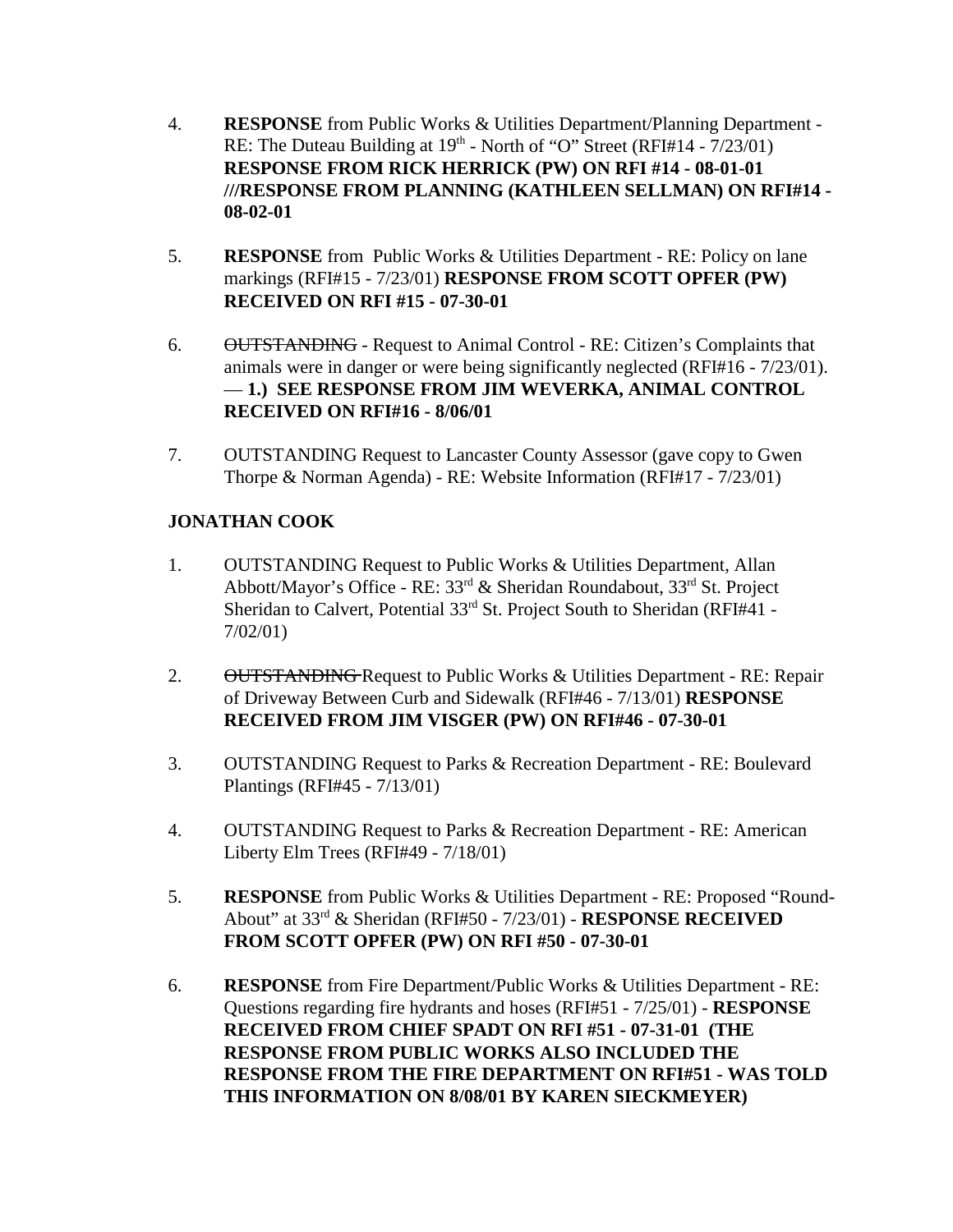## **KEN SVOBODA**

1. OUTSTANDING - Request to Mayor's Office, Mark Bowen - RE: Washington, DC Lobbyist (RFI#3 - 7/23/01). — **1.) SEE RESPONSE FROM MARK BOWEN, OFFICE OF THE MAYOR RECEIVED ON RFI#3 - 8/06/01**

# **B. DIRECTORS AND DEPARTMENT HEADS**

## **BUILDING AND SAFETY**

- 1. Inter-Department Communication in response to Jonathan Cook's inquiry RE: Sign Violations at Kabredlos
- #2. Inter-Department Memo from Mike Merwick RE: Information on Planning Commission recommendation on Special Permit No. #1909 for temporary storage of construction equipment at 5400 S. Folsom Street — (Bill No. 01R-210) (See Memo).

# **FINANCE - ACCOUNTING**

#1. Letter from Mark Leikam, City of Lincoln Keno Auditor - RE: He has performed the procedures as required by Revenue Ruling 35-96-3 published by the Nebraska Department of Revenue, Charitable Gaming Division, which were agreed to by the City of Lincoln and the Nebraska Department of Revenue, solely to assist the specified users in evaluating the City of Lincoln's compliance with the Nebraska County and City Lottery Act and County and City Lottery Regulations during the quarter ended March 31, 2001 (See Letter).

# **FINANCE - BUDGET**

- 2. Memo RE: List of Additional Reductions on Occupation Tax (Budget 2001-02)
- 3. Memo RE: Analysis of Camp's Proposed Spending Reductions and Revenue Increase
- 4. Memo RE: Analysis of Svoboda's Proposed Spending Reductions and Revenue Increases
- #5. Information from Don Herz RE: City Of Lincoln EMS Cash Receipts/ Expenditure Data - FY 2000-01 (See Material).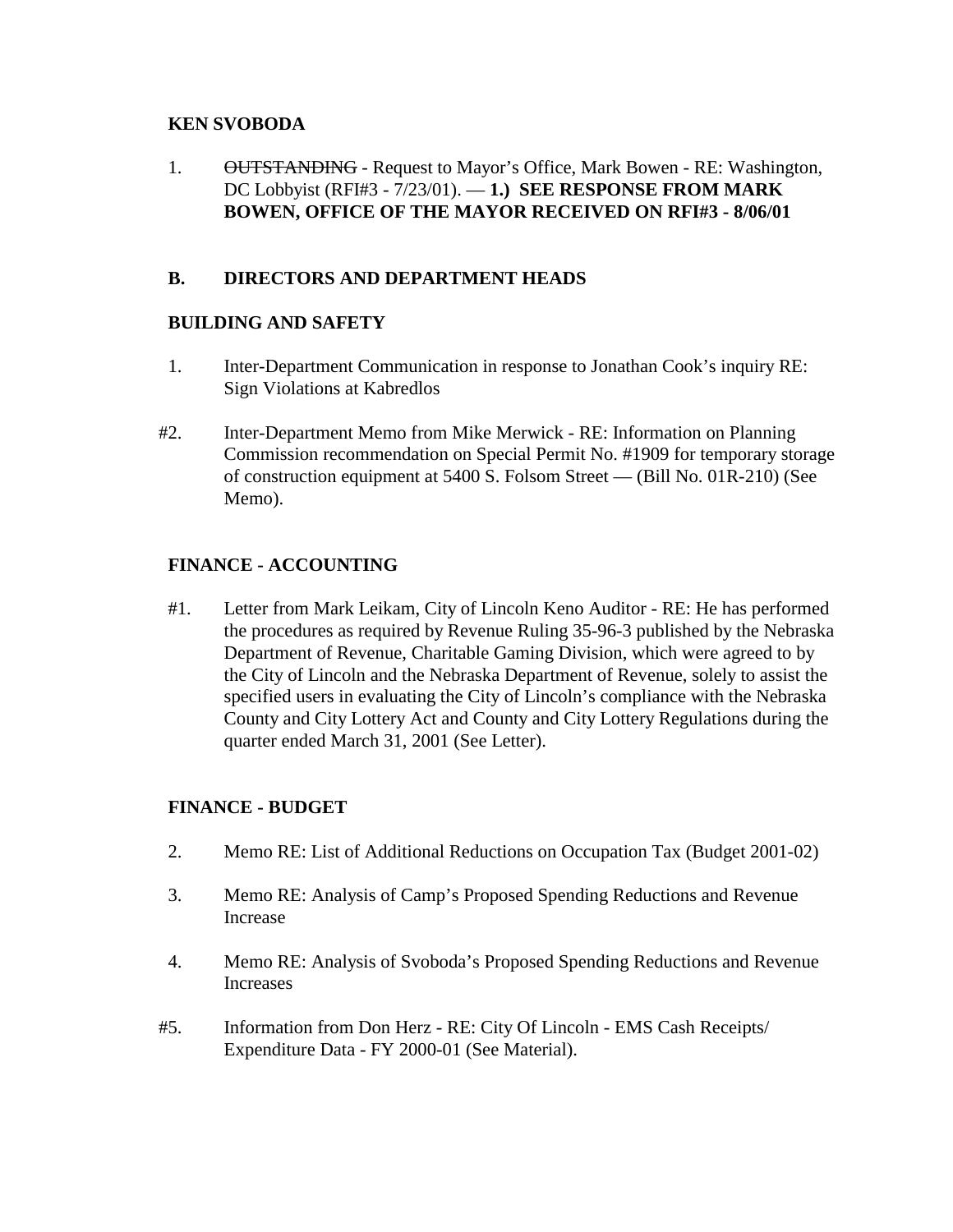#6. Material from Don Herz & Melinda J. Jones - RE: Resolution & Finance Department Treasurer Of Lincoln, Nebraska Investments Purchased Between July 30 And August 3, 2001.

## **HEALTH DEPARTMENT**

- 1. News Release School Immunization Time (A Great Time to Start the Year out Mercury-Free) (See Attachment)
- 2. Memo Re: 2001-2002 Flu Season Vaccine Availability
- 3. Memo Re: Childhood Immunization Promotion Campaign

## **LAW DEPARTMENT**

**#**1. Information from Joel Pedersen - RE: District Court - Order - Terrence Kubicek vs. City Of Lincoln (See Material).

## **LINCOLN/LANCASTER HUMAN SERVICES DEPARTMENT**

1. Memo - RE: Year 2002-2003 TAG Funding

## **PARKS & RECREATION DEPARTMENT**

#1. Memo from Lynn Johnson & Terry Genrich - RE: Overview of Greenway Planning Process (See Memo).

## **PLANNING**

- 2. Planning Commission Final Action Final Plat No. 00022 Lincoln Ballpark Addition (North  $6<sup>th</sup>$  & Charleston Streets)
- 3. Planning Commission Final Action Final Plat 99006 Fairfield Center 2nd Addition (North  $25<sup>th</sup>$  Street & Fairfield)
- 4. Annexation by Ordinance 44.86 Acres (ORD #17487  $14<sup>th</sup>$  Street & Mockingbird Lane)
- 5. Annexation by Ordinance 4.42 Acres ORD #17885 14<sup>th</sup> Street & Yankee Hill Road)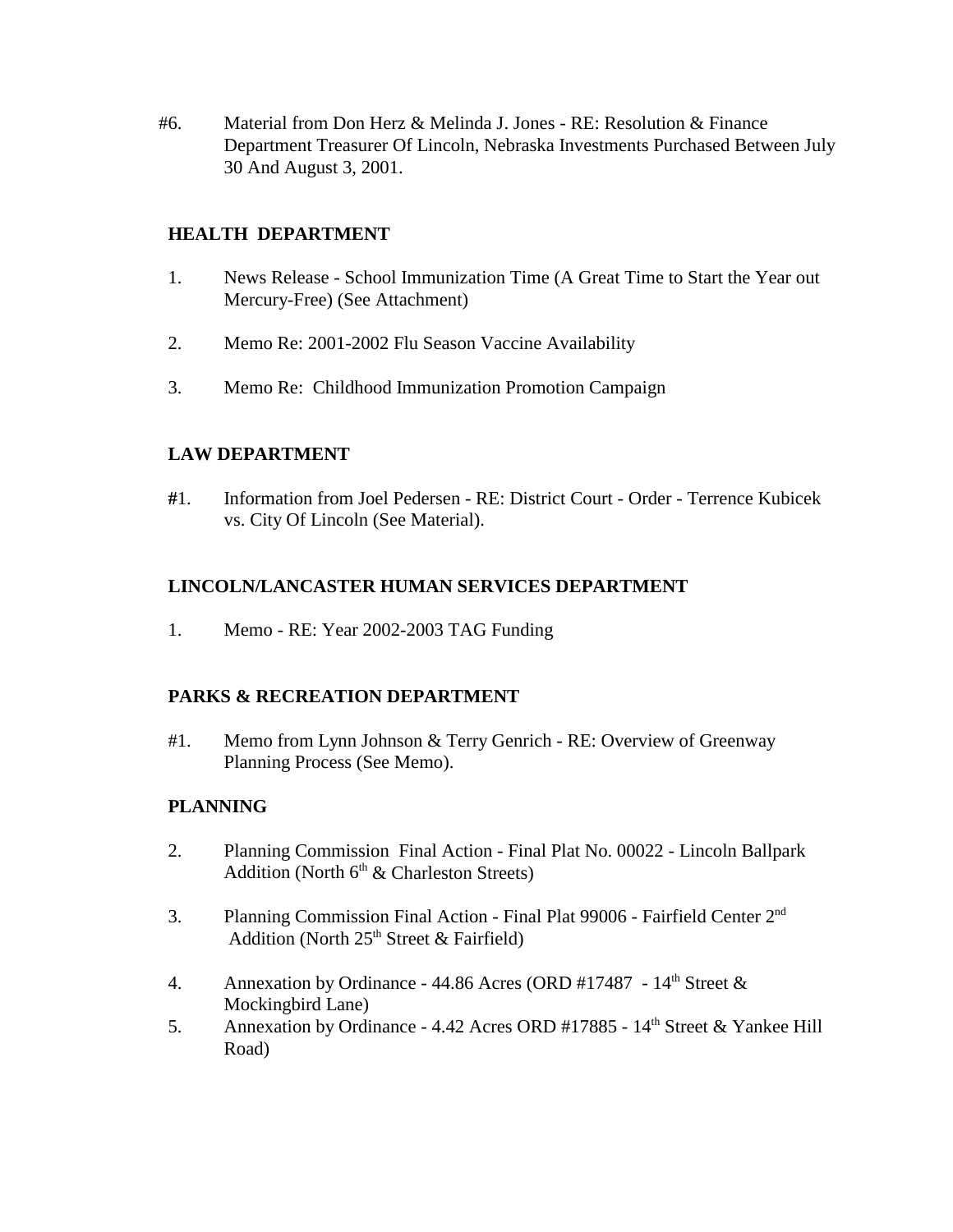#6. Letter from Jean Walker to Property Owner - RE: Special Permit No. 1423C - Bill No. 00R-64 – HiMark Estates Community Unit Plan  $(84<sup>th</sup> \& 0$ ld Cheney Road) (See Material).

## **PUBLIC WORKS**

- 1. Memo from Roger Figard RE: One and Six-Year Street Improvement Program
- #2. Response Letter from James R. Visger to Jeff Chase RE: Letter addressed concerns regarding the number of projects occurring in the Public Right-of-Way that inhibit using a street for its continuous length and also questioning the increase in workforce and equipment (See Letter).
- #3. Memo & Report from Margaret Remmenga RE: Downtown Lincoln Parking Study (Copy of this Report is on file in the City Council Office) (See Material).

## **STARTRAN**

1. Amalgamated Transit Union Local Union 1293 - Letter outlining the Union's interest in the survival of the Midtown bus route.

## **WOMEN'S COMMISSION**

2. Memo from Womens Commission RE: Publicity Campaign for the "Women's Voices" project - County Fair Poll Booth.

# **C. MISCELLANEOUS**

- 1. E-mail from Russell Kluge RE: Renter's paying Water Bills.
- 2. Letter from H. Arnold Wassenberg RE: Occupation Tax and Letter of response from Terry Werner.
- 3. E-mail from Rick Bohaty RE: Beltways and how they are to alleviate Lincoln's Traffic Problems?
- 4. Letter from Mary Lou Clark RE: Opposition to Closing Heritage Gift Shop
- 5. Letter from Opal Witulski RE: Opposition to Closing Heritage Gift Shop.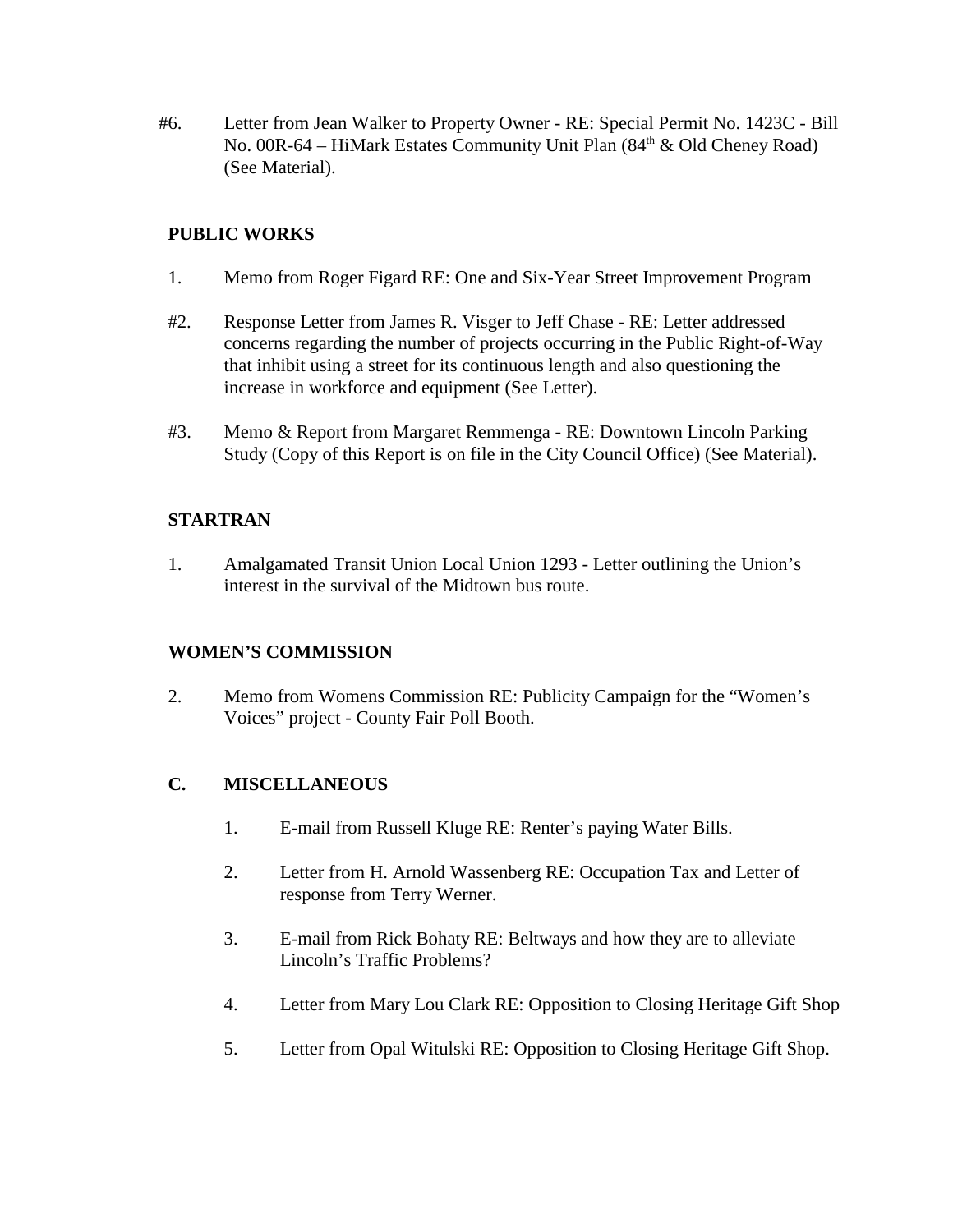- 6. Letter from Donna L. Hohensee RE: Opposition to Closing Heritage Gift Shop.
- 7. E-Mail from Andy Agena RE: Bike Cops riding on sidewalks in downtown area - apparently exempt from City Ordinances
- 8. Laser, Inc. Letter to Allan Abbott RE: Concerns on Hawkins Construction Company's past business practices regarding safety issues and litigation problems.
- 9. Letter from Nebraska "Neon" Sign Company RE: Proposed Increase in the Telecommunications Occupation Tax
- 10. Letter from Peter Katt RE: DLA Funding
- 11. Letter from First Presbyterian Church, Board of Deacons (Don Shafer, Chair) - RE: Opposing the closing of Kuklin Pool
- 12. Letter from Vera Sautter RE: Opposition to Closing of Heritage Gift Shop
- 13. Letter from Hazel Scott RE: Opposition to closing of Heritage Gift Shop.
- 14. Letter from Janice M. Pospichal RE: Opposition to closing of the Heritage Gift Shop.
- 15. E-mail from Sally & Darwin Spear RE: Thank You to Council for listening to their views on the widening of South Wedgewood Drive.
- 16. Letter from H.K. Kiester RE: Opposition to closing Heritage Gift Shop
- 17. News Article [07-31-01 Lincoln *Journal Star* Opinion-"Local View"] delivered to Council by Lois Newman - RE: Glenn Friendt's article on a conservative budget approach
- #18. E-Mail from Mary Lou & Gene Wallin RE: East Beltway comment (See E-Mail).
- #19. Letter from Linda Bryant, Co-publisher, Voice News of Western Otoe, Northern Gage & Lancaster Counties - RE: The Beltway (See Letter).
- #20. Letter from Robert J. Lanik, President, Saint Elizabeth Regional Medical Center - RE: To "Thank-you" for your vote and support of their request for facility expansion with its associated amendments (See Letter).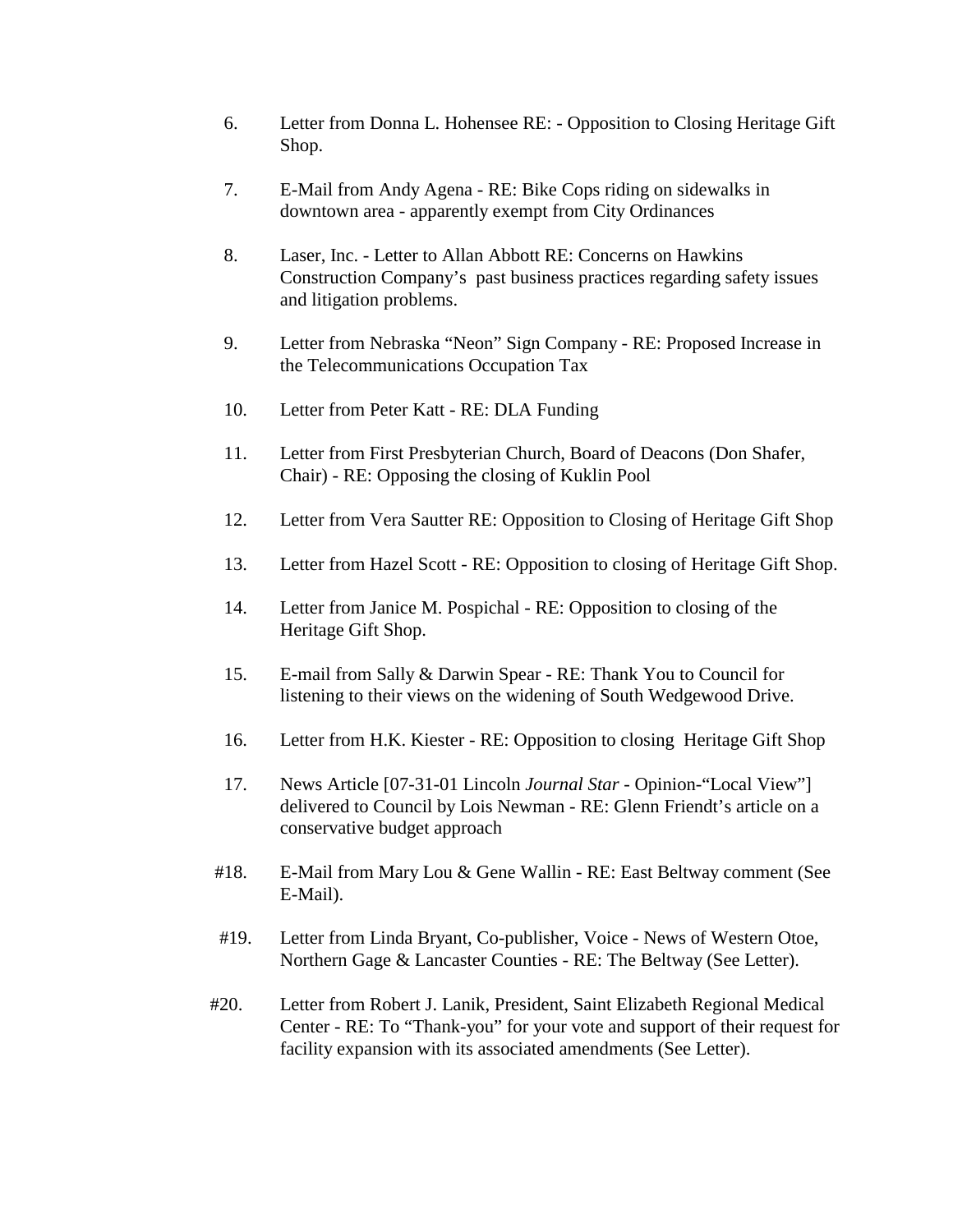- #21. Letter from Duane & Julaine Thomas RE: They had an incredibly difficult time in trying to get a phone line disconnected and then trying to get the billing correct (See Material).
- #22. E-Mail from Karl Detweiler with response from Joan Ray RE: Taxes and Budgets (See E-Mail).
- #23. E-Mail from Jim Frohman with response from Joan Ray RE: Budget Suggestion (See E-Mail).
- #24. E-Mail from Jim Daily with response from Joan Ray RE: Taxes (See E-Mail).
- #25. Two E-Mail's from Ed Schnabel with responses from Joan Ray RE: City Budget & Budget Hearing (See E-Mail's).
- #26. Letter from Sandra Schmidt to Salem Oil Company RE: They would like to thank you for the improvements you have made in the past on their property - The North Bottoms Neighborhood Association Board members have brought up for discussion the condition of your property on the southwest corner of  $14<sup>th</sup>$  & New Hampshire (See Letter).
- #27. Letter from Mark & Bonnie Lemke RE: "State in Financial Crunch!" (Lincoln Journal Star, Front page Headline Saturday, July 14, 2001) (See Letter).
- #28. Letter from Ruth Jensen RE: Attended the Star Tran Town Hall Meeting which was held in regards to possible elimination of Midtown, Route #18 and the second topic was about possible fare increases (See Letter).
- #29. Letter from Ross Greathouse, Greathouse Associates, LTD. RE: The testimony on the Budget (See Material).
- #30. E-Mail from Dave & Sandy Langemeier RE: City Budget (See E-Mail).
- #31. Letter from J. Michael Rierden RE: East Beltway Project (See Letter).
- #32. Letter from Denise Hohensee RN, Interim Health Care RE: The Proposed Budget (See Letter).
- #33. E-Mail from Jim Ashley RE: Parking at City-County Building (See E-Mail).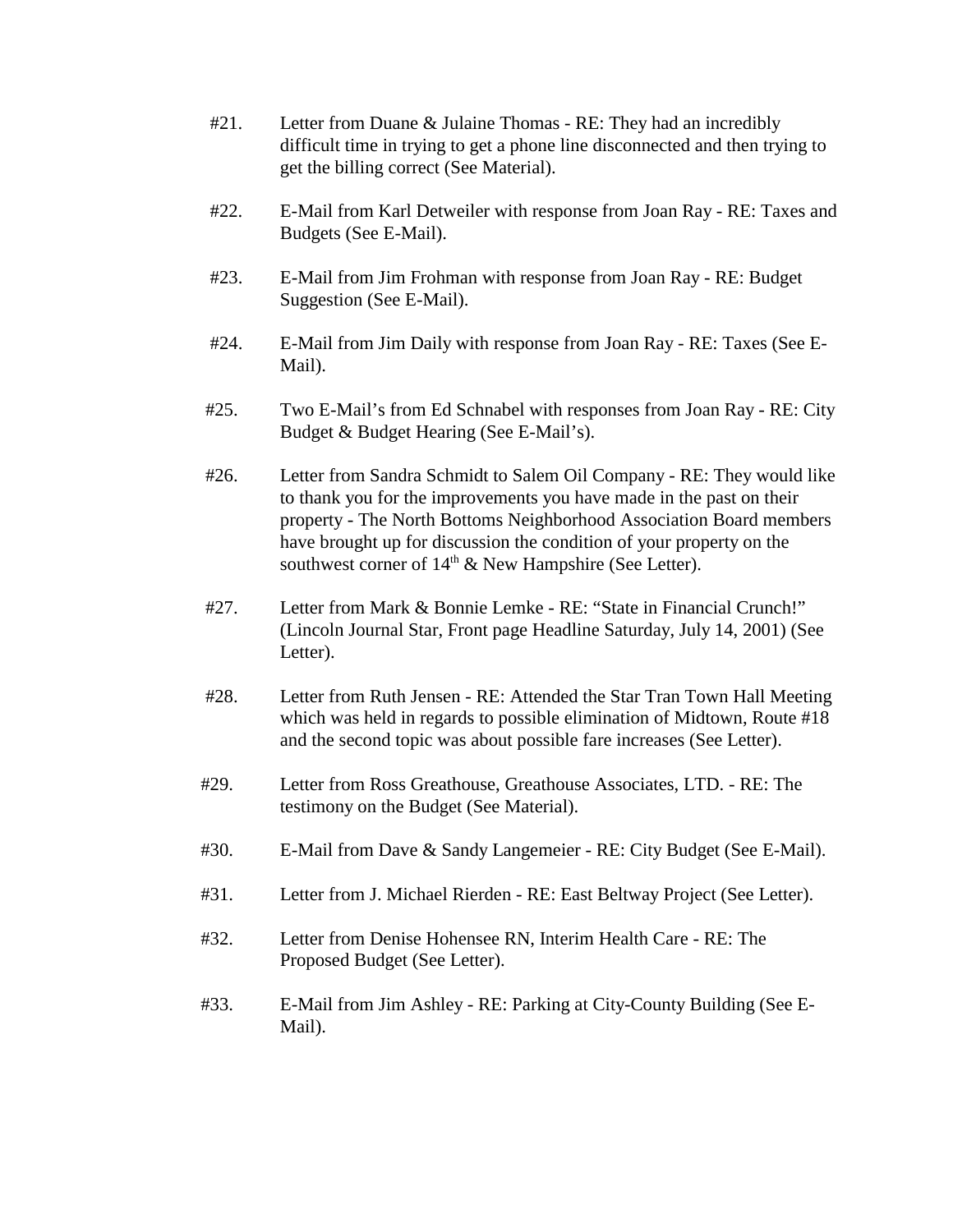# **IV. DIRECTORS**

# **V. CITY COUNCIL MEMBERS**

# **VI. ADJOURNMENT**

DA81301/JVR/TJB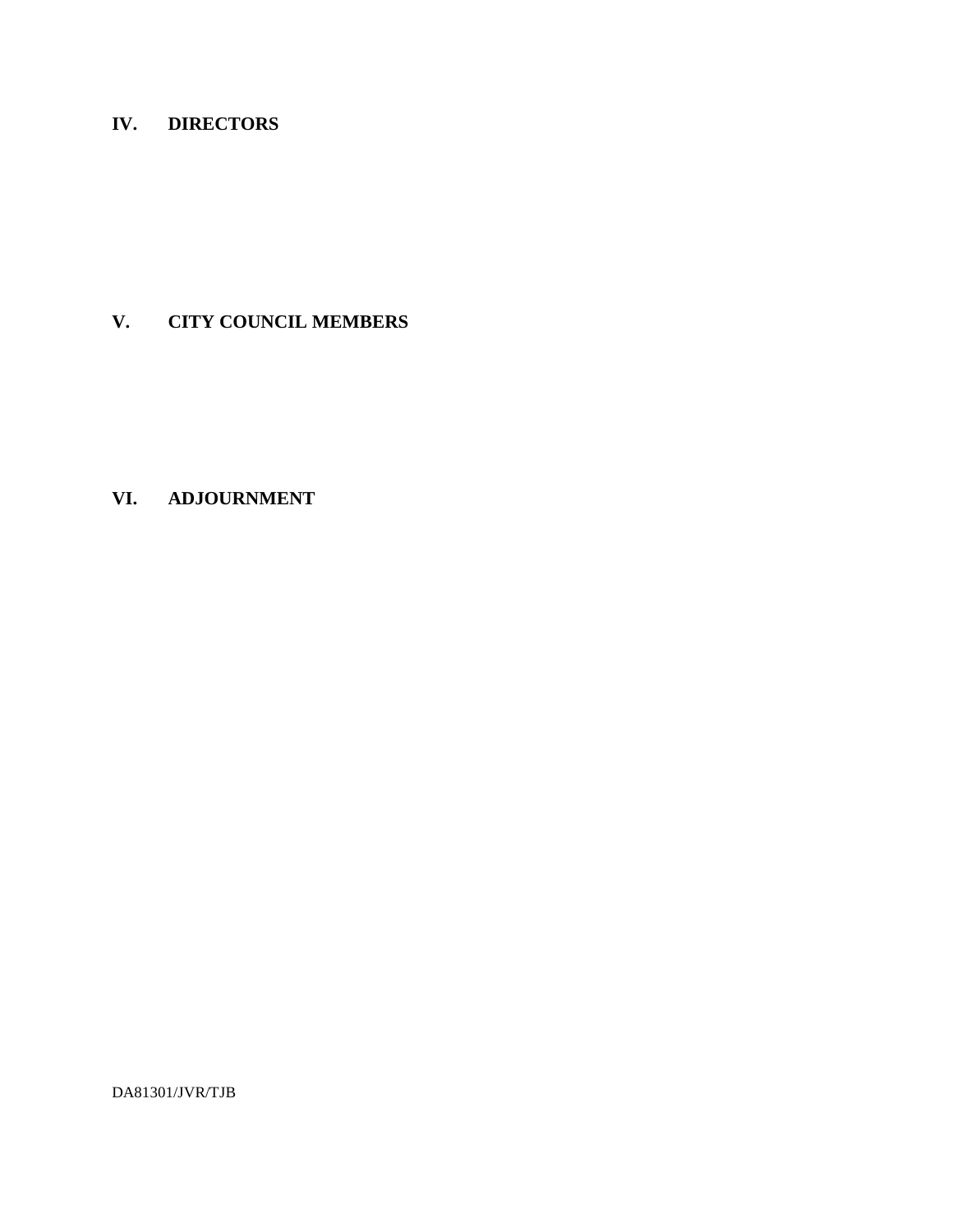# **DIRECTOR'S MEETING MINUTES MONDAY, AUGUST 13, 2001 CONFERENCE ROOM 113**

**Council Members Present:** Annette McRoy, Chair; Jonathan Cook, Vice-Chair; Coleen Seng, Jon Camp, Ken Svoboda, Terry Werner.

## **Council Member Absent:** Glenn Friendt

**Others Present:** Mayor Don Wesely, Mark Bowen, Ann Harrell, Mayor's Office; Teresa Meier-Brock, Deputy City Clerk; Dana Roper, City Attorney; Directors and Department Heads; Darrell Podany, Aide to Council Members Camp, Friendt, & Svoboda; Tammy Grammer, City Council Staff and Chris Hain, Lincoln Journal Star Representative.

Ms. McRoy welcomed everyone to the Director's Meeting and stated that it has been quite a while since they have meet together.

#### **I. MAYOR**

Mayor Don Wesely stated to Council that first he would like to pass out to them the analysis that Don Herz did on the Basic Telephone rate and the impact of the Occupation Tax at 5.75% or 5.50%. [Passed out material to Council - RE: City of Lincoln - Occupation Tax Analysis - August, 2001] Mayor Wesely stated to Council that some of the concerns are about the taxes and [inaudible], which he would argue with since they have a basic rate and it actually impacts at some where between  $30¢$  and they have already choose the  $35¢$  a month. Mayor Wesely stated that than they have the Optional Services that goes on the basic rate to build up the national charges that can be subbed against for the tax. Mayor Wesely indicated that in a way it is like the sales tax, that they can choose to spend more and than the taxes are a percentage of that. Mayor Wesely stated to Council that he would argue that it is anymore [inaudible] in a sales tax and this gives them an idea of the basic actual cost on the tax increase. Mayor Wesely stated to Council that if they have any questions about it that Mr. Herz put this information together. [Copy of this material is on file in the City Council Office]

Mayor Don Wesely stated to Council that they probably read about the old Federal Building and for most of them they're familiar that they have been working on the idea of transforming it into a redevelopment project and turning it into private hands. Mayor Wesely stated to Council that he has several proposals that he is reviewing right now and hopefully in to the future they will be making a decision on it.

Mr. Camp asked Mayor Wesely if that would be possible to involve them or is he planning to make the decision and double split his decision. Mayor Wesely stated to Mr. Camp that it is his responsibility, but they would be happy to sit down and brief the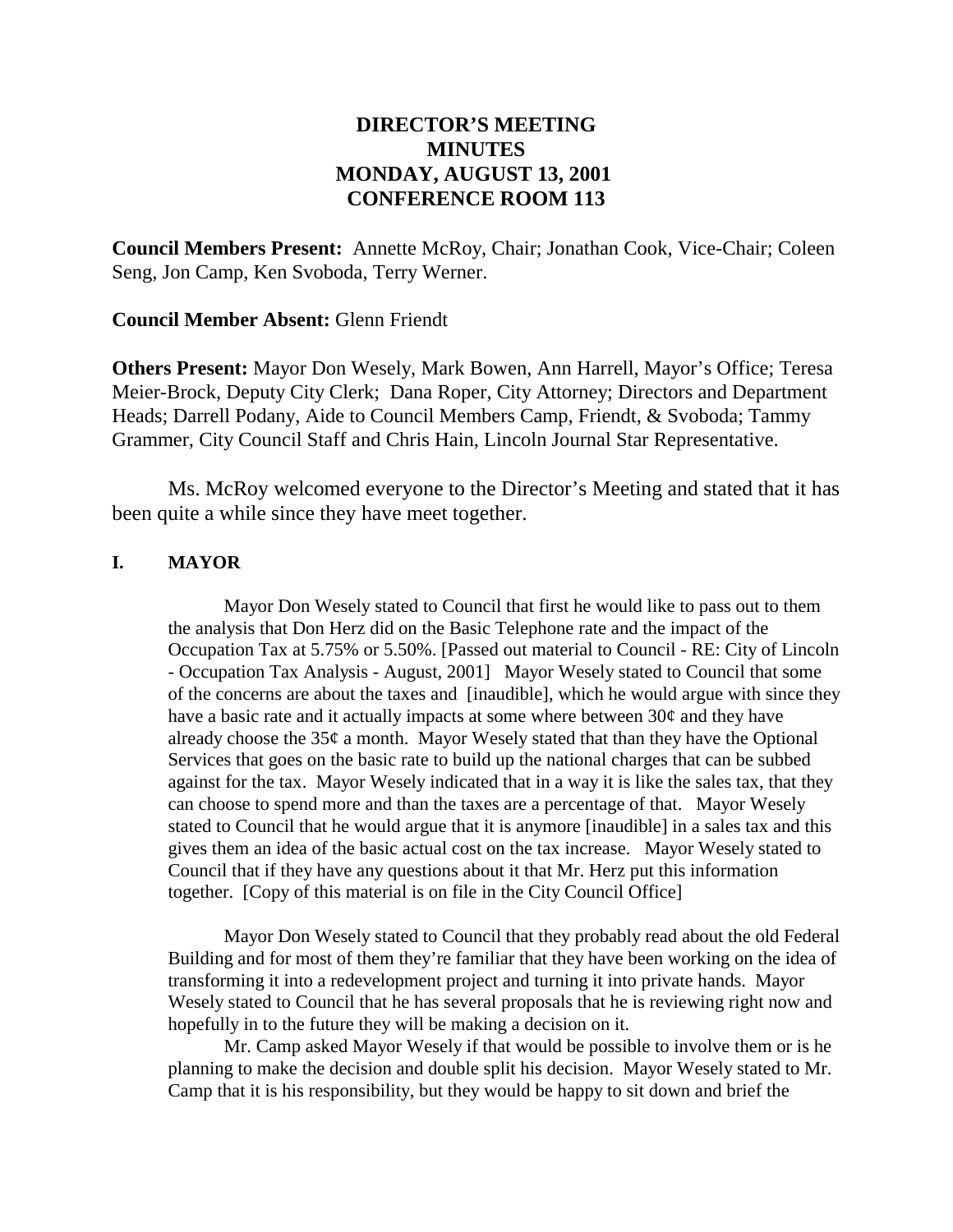Council at some point. Mr. Camp asked Mayor Wesely if he would mind talking to them ahead of time as well as the Public Building Commission. Mayor Wesely stated that they will be talking to a number of people about the situation. Mayor Wesely stated to Mr. Camp that there is a lot of factors that go into it. Mr. Camp commented to Mayor Wesely so he will visit with them ahead of time. Mayor Wesely indicated to Mr. Camp that they will be talking to the Public Building Commission at the appropriate time. Mr. Camp asked Mayor Wesely, but will he talk to them ahead of time, though. Mayor Wesely stated to Mr. Camp that he is not going to make a commitment one way or the other, that the decision is in his hands and he will decide over a period of time and consult with others as needed. Mr. Camp commented to Mayor Wesely so he will not talk to them ahead of time. Mayor Wesely commented that he will see. Ms. McRoy stated to Mayor Wesely that may be when it is appropriate he could schedule a Pre-Council Meeting on it. Mayor Wesely stated to Ms. McRoy okay, that right now they are just looking over the situation and he just wanted to let them know.

Mayor Don Wesely stated to Council the court ruled last week on Terrence Kubicek's challenge to the Antelope Valley Project on whether or not the City has the authority to move forward with it. Mayor Wesely stated to Council that they probably have already read the decision, but it was in their favor. Although, he said he might challenge it, that he doubts that he will have much legal stand on it.

Mayor Don Wesely stated to Council that coming before them today will be the HiMark Estates issue and he thought it might be helpful for them to get an update on the status of it. Mayor Wesely stated to Council that the issue was before the City in the spring of last year and there's a number of controversies involved in it and it is now back. Mayor Wesely stated to Council that he thought Lynn Johnson and Kathleen Sellman could tell them a little bit about where they are at on it right now.

Kathleen Sellman stated to Council the most immediate item on this is that there is a possibility that one of the participating land donors around "Noon" time will pull out of this project, which would mean that the project can not be heard today. Ms. Sellman stated to Council that this item has a lot of conditions and it's been on Pending for more than a year. Ms. Sellman stated to Council that Jason Reynolds can talk to them a little bit more about what some of those issues are and than Lynn Johnson can mention what kind of conclusion has been reached regarding the trail through there and the access to it.

Jason Reynolds stated to Council that in February of this year the applicants submitted revised plans with the intention of meeting the conditions of approval that were set by the Planning Commission. Mr. Reynolds stated to Council that before it was heard by the City Council the applicant had actually appealed almost all of the conditions of the approval. So, it moved directly to Council and they've revised their plans to meet the conditions set forth by the Planning Commission and that's what's in the motion to amend that's before them today.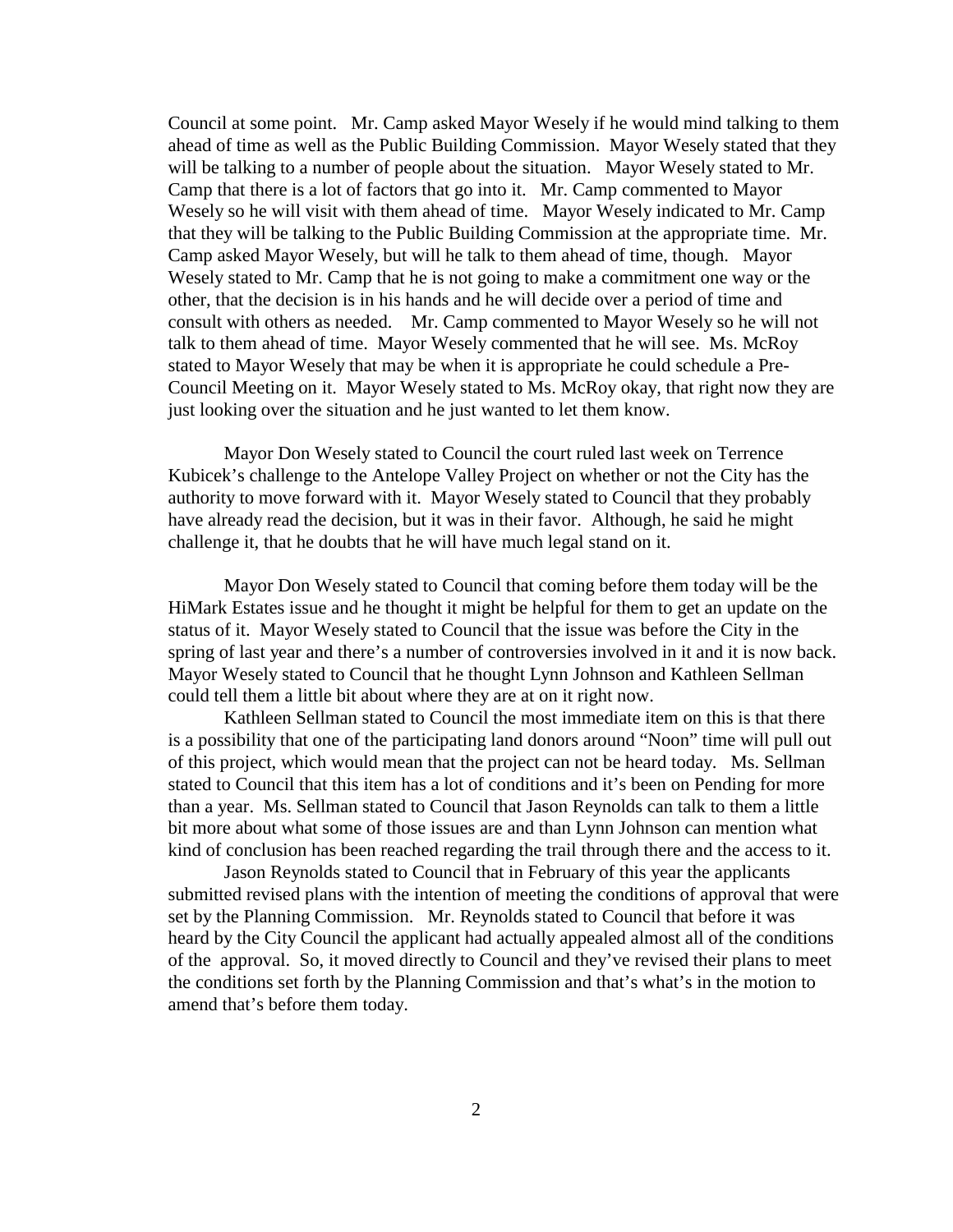Lynn Johnson stated to Council that he thinks they may know that when this was originally submitted it was intended to be a [inaudible] community and the plan or the subdivision of HiMark indicating a trail easement consistent with the Comprehensive Plan along Antelope Creek. Mr. Johnson stated to Council that when this came in they asked them to honor that commitment of the easement and they said this is going to be a [inaudible] community and can they just go around it. Mr. Johnson indicated to Council that they spent several months debating this issue and what they have come up with is a memorandum about their standing where they have committed to grant that easement. Mr. Johnson stated to Council that it is their intent that they would build the trail inconjuction with their project, so they're not having to come in after th fact and build the trail and they want to get it established immediately so that it is there. Mr. Johnson indicated to Council that they've agreed that they would leave it open for community use 24 hours a day and the agreement says that the Parks & Recreation Department or the City will be responsible for the maintenance at the trail and construction of the trail just like the rest of the Trails System. Mr. Johnson stated to Council that it would exist on an easement and they wanted some provisions regarding the concerns that they have on it. That if there were individuals on the trail after regular park hours, if they would have the ability to ask them to leave. Mr. Johnson indicated that they have written this to say that it is open and available for community use 24 hours a day and that it is only open for recreational use during standard park hours. So, if there were people loitering, causing vandalism or making noise on that short strip to the apartment complex that their security staff would have the ability to call the Police or ask them to leave the property. Mr. Johnson stated to Council that the other commitment was that the City would be responsible for securing the necessary Wetland permits for the reconstructive trail. Mr. Johnson stated to Council that they don't think that's going to be a significant issue, but they have committed to do that. Mr. Johnson stated to Council as part of the approval, assuming that it does come forward this afternoon, the City Council will be requested to approve the memorandum of understanding inconjuction with the Resolution of approving the parking. Mr. Johnson stated to Council if they have any questions about it that he can certainly try to answer them.

Mr. Camp stated that Cindy Anderson and some of the neighbors called him about their concerns they have on it. Mr. Camp stated that he was going to ask that they continue the Public Hearing because of the concerns from the neighbors and it sounds like other problems have occurred that they continue this issue with Public Hearing and final vote a week from today, if that would be alright. Mr. Camp stated to Mr. Johnson that hopefully that wouldn't cause any inconvenience and to him it sounds like because it came off Pending they weren't aware of it as quickly to get their people together. Mr. Johnson stated to Mr. Camp that sounds reasonable and Ms. Sellman indicated to Mr. Camp that's fine. Mr. Cook stated that he also received a call and so he was also interested in a delay. Mayor Wesely stated to Council so they wanted them to know that there is a context to this issue and it is back.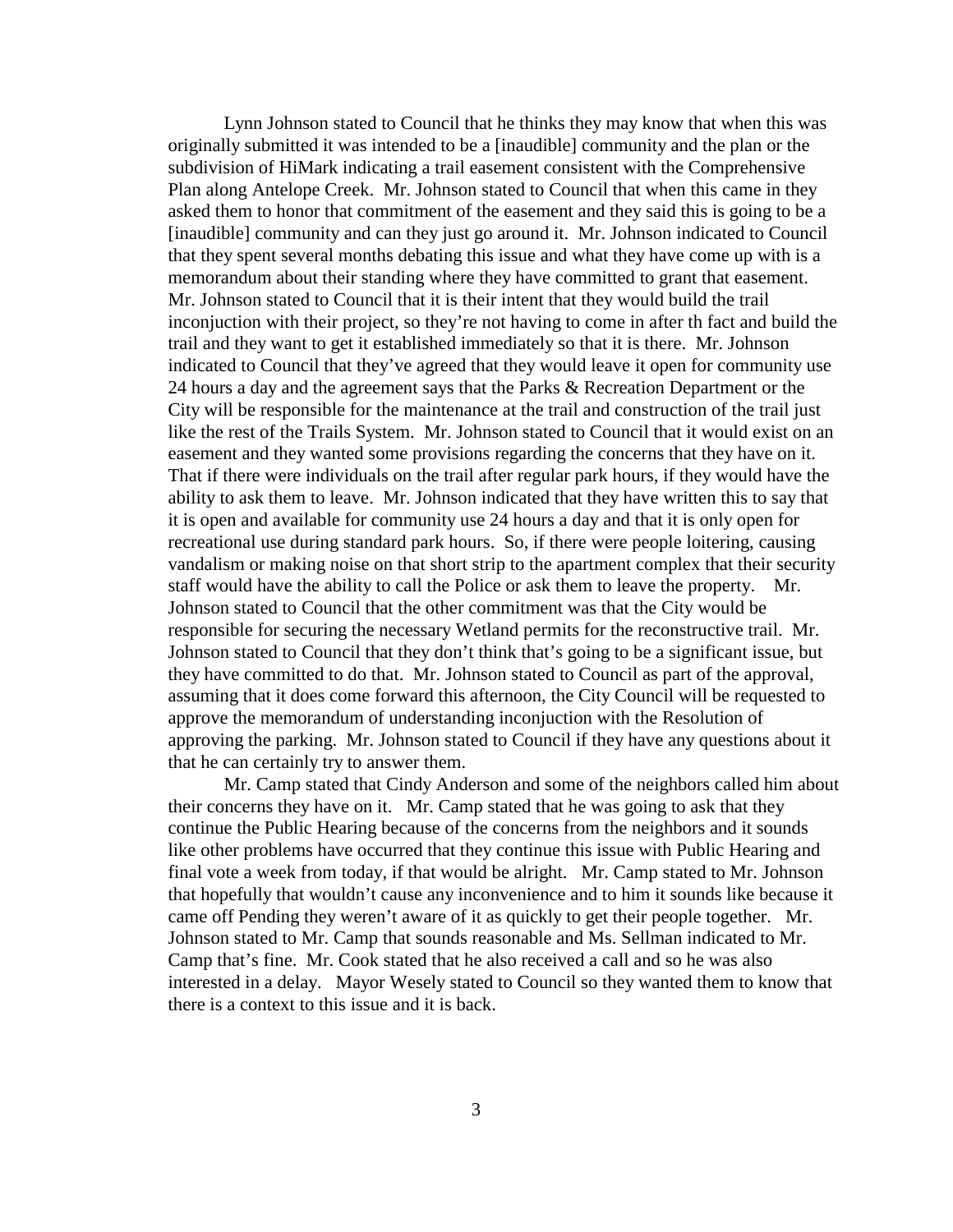Mayor Don Wesely stated to Council that also they need to know a little bit about the context on the Special Permit for storage. Mayor Wesely stated to Council that Mike Merwick sent a memo to them in regards to this issue, but he thinks Mr. Merwick also wanted to discuss this issue a little bit with them. Mike Merwick stated to Council that they would like to address the Council on that memo today, that they have quite a bit of information and really allowing additional buildings out there for storage or what ever is going to led to a lot of problems for them. Mr. Merwick indicated to Council that they will relate some more information on this particular one, but they would like to have a couple of seconds at the Formal Council Meeting today to bring forth a few issues and about the request.

Kathleen Sellman stated to Council that this is actually two items; one is Change of Zone 3327, which will allow an additional main building on a lot in the AG zoning district and also on Special Permit 1909, which is a specific request by an individual that has been cited for being in violation of the zone district requirements in the AG. Ms. Sellman stated to Council what the amendment could do is significantly impair Building & Safety's ability to enforce the expectation that the AG zone district residence that they have had there, will not be full pledged big businesses operating in the AG zone district. Ms. Sellman indicated to Council that this amendment would give to certain people an advantage if they choose to operate a business in other than a commercial or industrial zone district and also would not allow for their continued residential and agricultural characteristically uses that are in the AG Zone District. Ms. Sellman stated to Council that both of these items are before them today and these items are related, so if they have any questions they would be happy to answer them.

Mr. Cook commented that he doesn't know how the rest of the Council feels about separating the items, but he thinks it is important that they understand that there are two separate discussions and he knows that some time back earlier on when he was on the Council that they did separate a situation like this one. Mr. Cook indicated that the separation of the Change of Zone and Text from the other, that the applicant could only speak to why the text change was a good thing as to opposed to their use, which might be a valuable thing to at least ask them to do it, if they want to separate them. Mr. Cook stated that may be Council will discuss this issue at the "Noon" Meeting today.

- 1. NEWS ADVISORY Mayor's Notice of TWO News Conferences for week of 07-30-01:
	- A) RE: 9:30 a.m. Thursday **August 2<sup>nd</sup>** Council Chambers: 555 S. 10<sup>th</sup> St) Suggested Cuts if the Occupation Tax Increase is not approved. — **NO COMMENTS**
	- B) RE: 9:30 a.m. Friday, **August 3rd** Room 236 at County Health Department (3140 "N" Street). — **NO COMMENTS**
- 2. NEWS RELEASE Mayor Identifies List of Possible Cuts if the Occupation Tax is Not Increased (08-02-01). — NO COMMENTS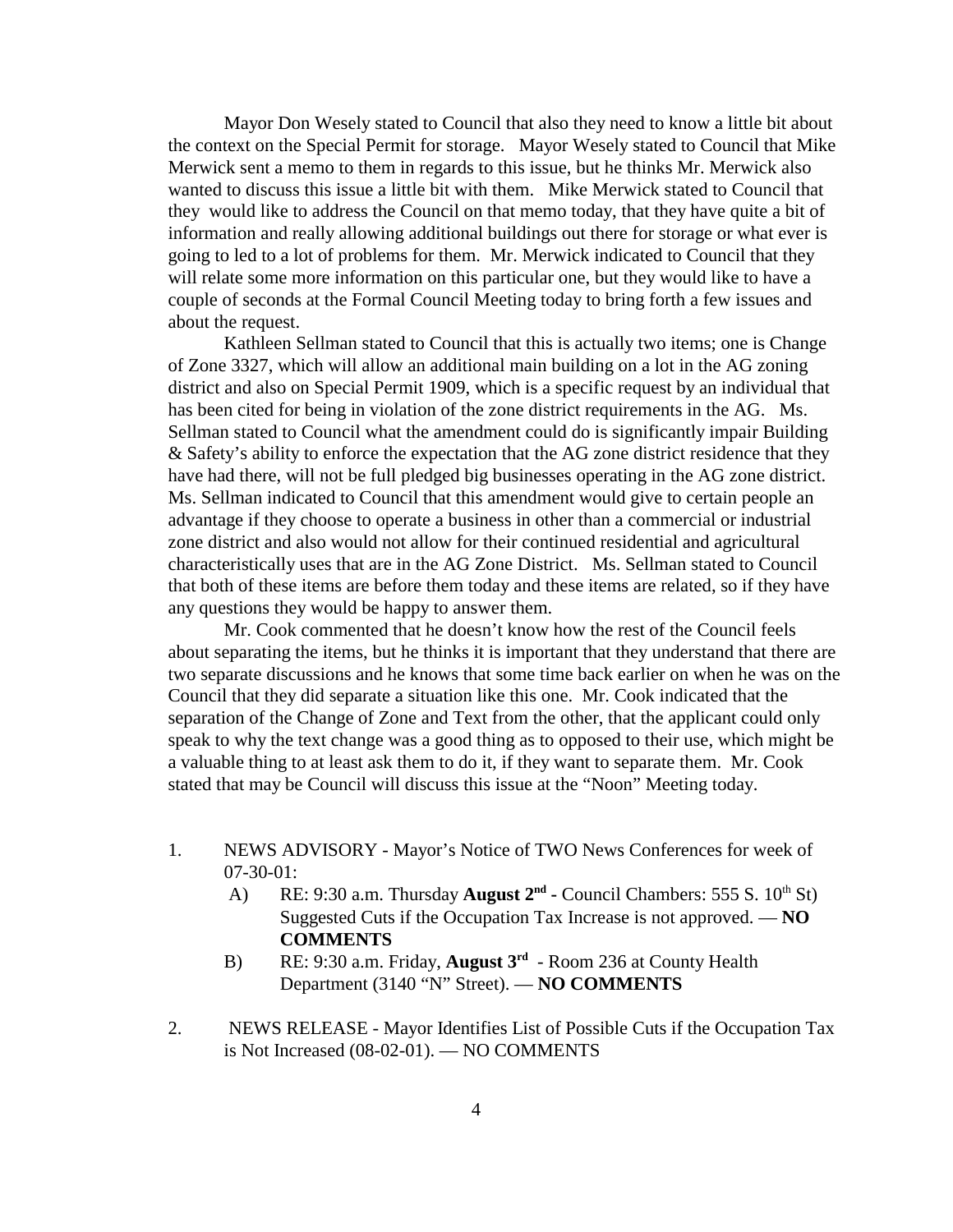- #3. NEWS RELEASE RE: Mayor To Participate in "National Night Out". NO **COMMENTS**
- #4. Response Letter from Mayor Don Wesely to Janet Coleman RE: Her letter that expressed support for StarTran pubic transit services and concern for the proposed discontinuance of the #18, Midtown route. — NO COMMENTS
- #5. NEWS ADVISORY RE: Mayor Don Wesely will have a news conference regarding the downtown parking situation at 9:30 a.m., Thursday, August  $9<sup>th</sup>$ . — NO COMMENTS
- #6. NEWS RELEASE RE: Mayor Releases Downtown Parking Study. NO **COMMENTS**

#### **II. CITY CLERK**

Deputy City Clerk Teresa Meier-Brock stated to Council that in regards to Items 6 & 11 [Change of Zone 3327 - amending Section 27.71.130 of the Lincoln Municipal Code to allow an additional main building on a lot in the AG zoning district where there is an existing residence; & Special Permit 1909 - Application of Leonard Stolzer to allow the temporary storage of construction equipment on property generally located at 5400 S. Folsom Street] she would like to call these two items together, unless they want to keep these items separated. Ms. McRoy stated to Deputy City Clerk Teresa Meier-Brock that they will discuss it at the "Noon" Meeting today. Deputy City Clerk Teresa Meier-Brock stated to Ms. McRoy okay, just let her know what they want to do.

Deputy City Clerk Teresa Meier-Brock stated to Council that in regards to Items 7 & 8 [Change of Zone 3331- Amending Chapter 27.55 of the Lincoln Municipal Code to adopt the revised Flood Insurance Rate Maps and Flood Insurance Study, and to clarify language relating to the minimum standards required by the National Flood Insurance Program and the State of Nebraska for floodplain management by amending the Lincoln Zoning Ordinance; & Amending Title 26, the Land Subdivision Ordinance, of the Lincoln Municipal Code to add Section 26.07.115 and to amend Sections 26.07.120 and 26.15.040 to adopt the revised Flood Insurance Rate Maps and Flood Insurance Study and to clarify language relating to the minimum standards required by the National Flood Insurance Program and the State of Nebraska for floodplain management] she will call these two items together.

Deputy City Clerk Teresa Meier-Brock stated to Council that in regards to Item 11 [Special Permit 1901 - Application of Leonard Stolzer to allow the temporary storage of construction equipment on property generally located at 5400 S. Folsom Street] they do have a motion to amend.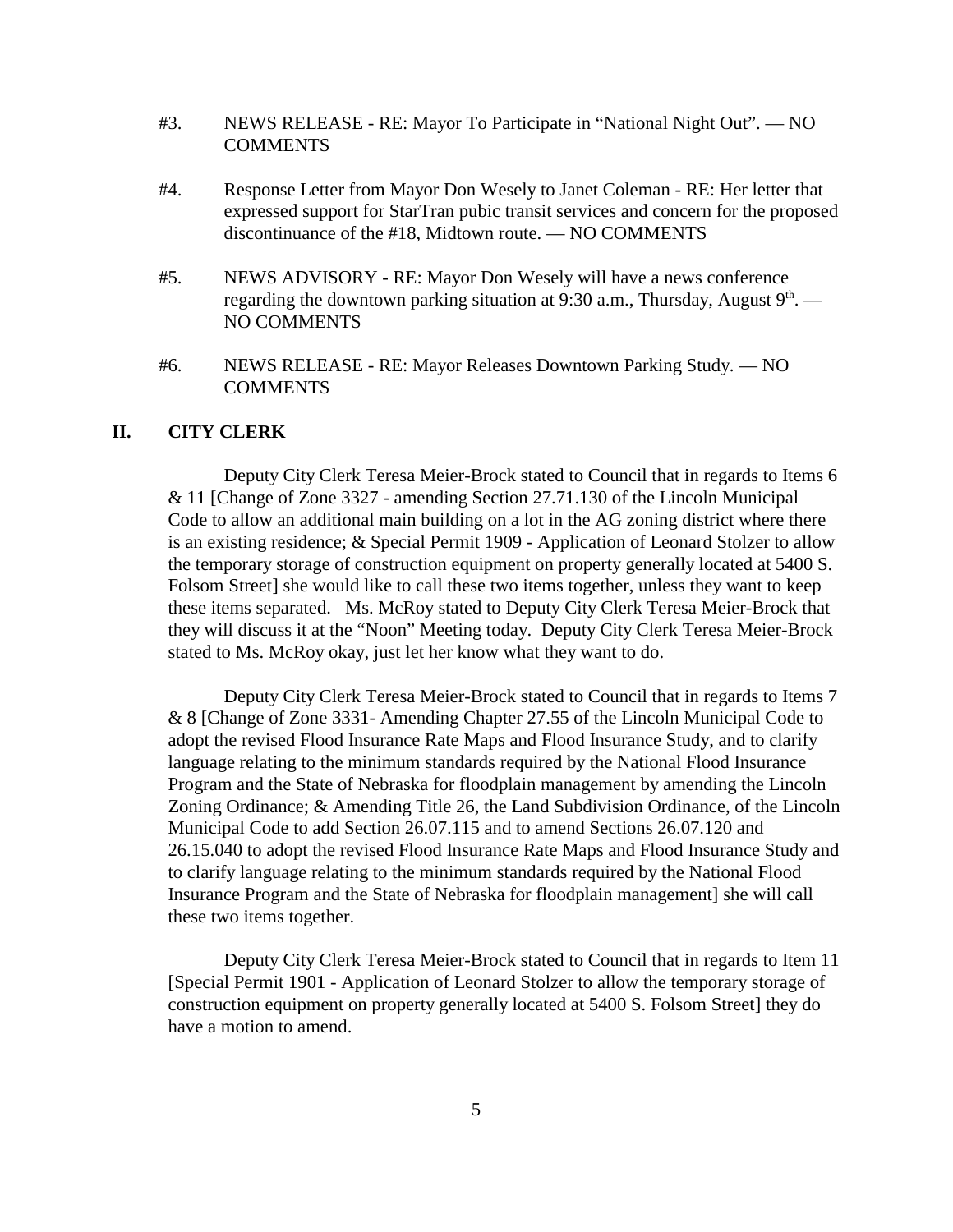Deputy City Clerk Teresa Meier-Brock stated to Council that in regards to Item 16 [Approving a waiver of design standards to extend the time for installation of sidewalks, street trees, and landscape screening in Lenox Village Subdivision, and to revise the bonding amounts, on property generally located at South 70<sup>th</sup> Street and Pioneers Blvd.] there is a motion to amend, which she just handed out prior to the Pre-Council.

Deputy City Clerk Teresa Meier-Brock stated to Council that in regards to Item 19 [ Special Permit 1423C - Application of Dru, Guy, & David Lammle to amend the Himark Estates C.U.P. to add land, increase the assigned number of dwelling units from 240 to 300 multi-family dwelling units & to approve the site plan for the multiple family area on property generally locate at the northeast corner of S. 84<sup>th</sup> St. & Old Cheney Rd. there is a Substitute Resolution for this item and they did receive a request from Cindy Anderson to continue the Public Hearing & Action until next week.

Deputy City Clerk Teresa Meier- Brock stated to Council that during the voting session, she would like to call for one motion for Items 21, 22 & 23.

Deputy City Clerk Teresa Meier-Brock stated to Council that in regards to Items 30, 31 & 32 [Amending the corporate limits of the City by annexing approximately 251 acres of property generally located between North  $14<sup>th</sup>$  and North  $27<sup>th</sup>$  Streets, north of I-80 and south of Alvo and Arbor Roads; Change of Zone 3325 - Amending Chapter 27.51 of the Lincoln Municipal Code to allow development of a minimum of 50 acres instead of 75 acres in the I-3 Employment Center District; & Change of Zone 3265 - Application of Hampton Development Services for a change of zone from AG agricultural to I-3 Employment Center and R-3 Residential on property generally located between North 14<sup>th</sup> and North 27<sup>th</sup> Streets, north of I-80 and south of Alvo and Arbor Roads] they received a request for these three items to have  $2<sup>nd</sup>$  &  $3<sup>rd</sup>$  Reading on August  $20<sup>th</sup>$ .

Deputy City Clerk Teresa Meier-Brock stated to Council that in regards to Item 41 [Changing the City telecommunications occupation tax rate from 3.8% to 5.75% of gross receipts effective September 1, 2001] she wanted to mention that prior to them actually voting on this item, she will need someone to actually introduce it.

Deputy City Clerk Teresa Meier-Brock stated to Council that on the Pending list in regards to Items 55 & 56 [Renaming Charles ave. as Hanneman Dr. beginning at the north approach of the intersection of Trimble Dr. & W. "C" St. & extending north & east through the Muff  $2<sup>nd</sup>$  Add. Preliminary Plat; & Authorizing the issuance of not to exceed \$3,750,000 aggregate principal amount of the City's Golf Course Revenue Refunding Bonds] that they have received some requests to remove these items from Pending for Public Hearing on August  $20<sup>th</sup>$ .

Deputy City Clerk Teresa Meier-Brock stated to Council that they will have one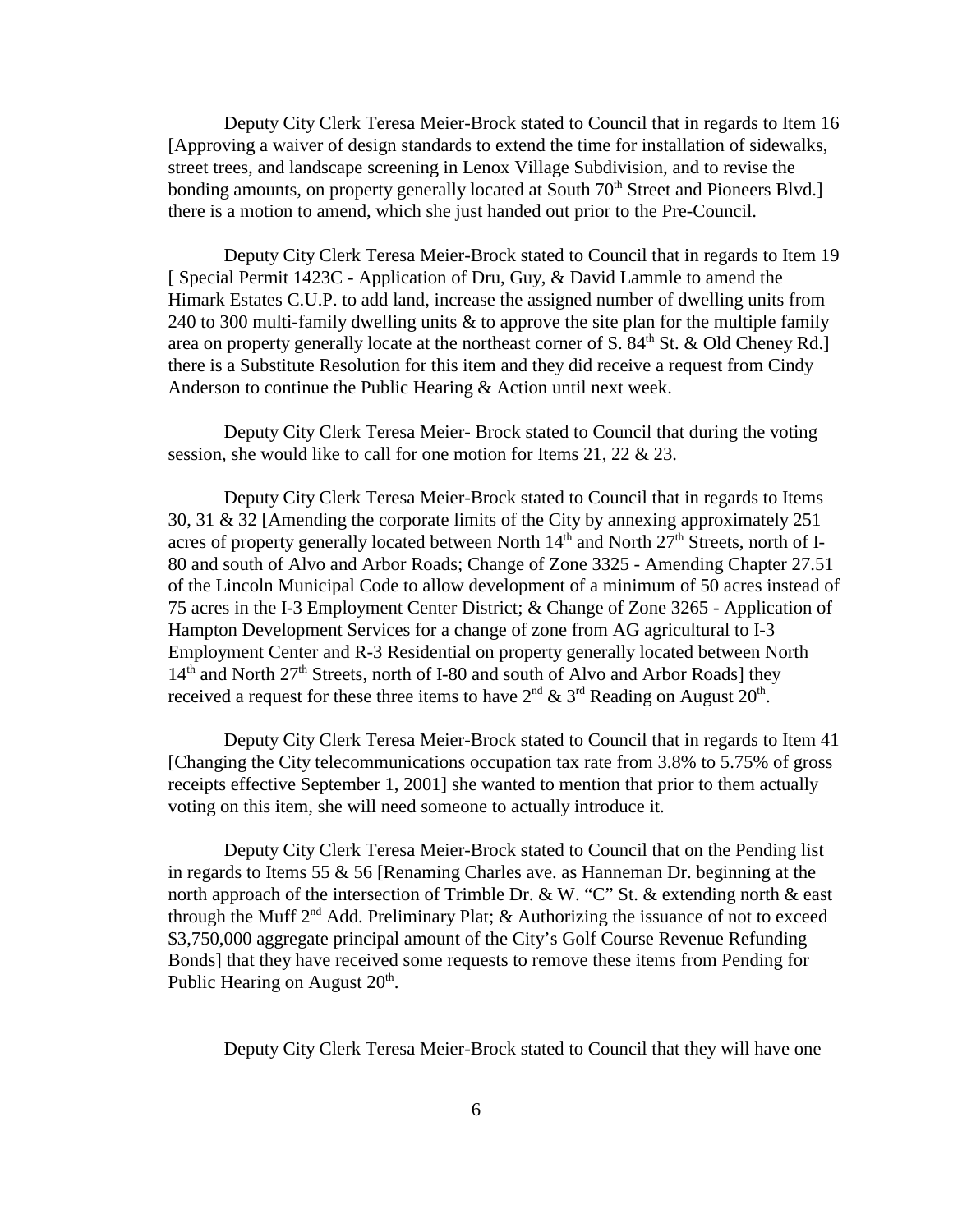item on the Miscellaneous Referral Sheet to vote upon and setting a hearing date.

Ms. McRoy asked Deputy City Clerk Teresa Meier-Brock if City Clerk Joan Ross was on vacation today. Deputy City Clerk Teresa Meier-Brock stated to Ms. McRoy that "no", she is in the office, that she volunteered to take the Council Meetings because of the Beltway Hearings.

Mr. Svoboda stated that he has more of a question and clarification of timing and such with one Member of the Council missing today. Mr. Svoboda asked if a delay in the Occupational Tax vote would hurt anybody or do they have to vote on it today. Mayor Wesely stated to Mr. Svoboda that they have to make that decision today. Mr. Svoboda commented to Mayor Wesely so they can't delay it for a week. Mayor Wesely stated to Mr. Svoboda that he doesn't think so and Don Herz stated the same thing. Mayor Wesely stated to Mr. Svoboda that the Budget is next week and they have to have this decision in order. Don Herz stated to Mr. Svoboda that he will double check on it, but in order to set the Tax Levy they need to know what the Occupation Tax rate is going to be, so that's the timing issues. Mr. Svoboda stated to Mr. Herz okay. Mayor Wesely indicated to Mr. Svoboda that happens to be next Monday. Mr. Svoboda stated to Mayor Wesely and Mr. Herz okay and thanked them.

#### **III. CORRESPONDENCE**

#### **A. COUNCIL REQUESTS**

#### **ANNETTE McROY**

- 1. \*OUTSTANDING Request to Public Works & Utilities Department/ **\*Parks & Recreation Department** - RE: North Bottoms - Neighborhood sign (RFI#67 - 6/07/01). — **1.) SEE RESPONSE FROM KAREN SIECKMEYER, PUBLIC WORKS & UTILITIES DEPARTMENT RECEIVED ON RFI#67 -6/12/01 (Will forward this RFI to the Parks & Rec. Department)**. — NO **COMMENTS**
- 2. OUTSTANDING Request to Public Works & Utilities Department/**LES** RE: Street lighting wattage (RFI#74 - 7/13/01). — **1.) SEE RESPONSE FROM KAREN SIECKMEYER, PUBLIC WORKS & UTILITIES DEPARTMENT RECEIVED ON RFI#7/18/01 (REFERRED TO LARRY KATHAL AT LES)— 2.) SEE RESPONSE FROM KAREN SIECKMEYER, PUBLIC WORKS & UTILITIES DEPARTMENT RECEIVED ON RFI#74 - 8/08/01. —** NO COMMENTS
- 3. OUTSTANDING Request to Law Department/Police RE: Fireworks (Not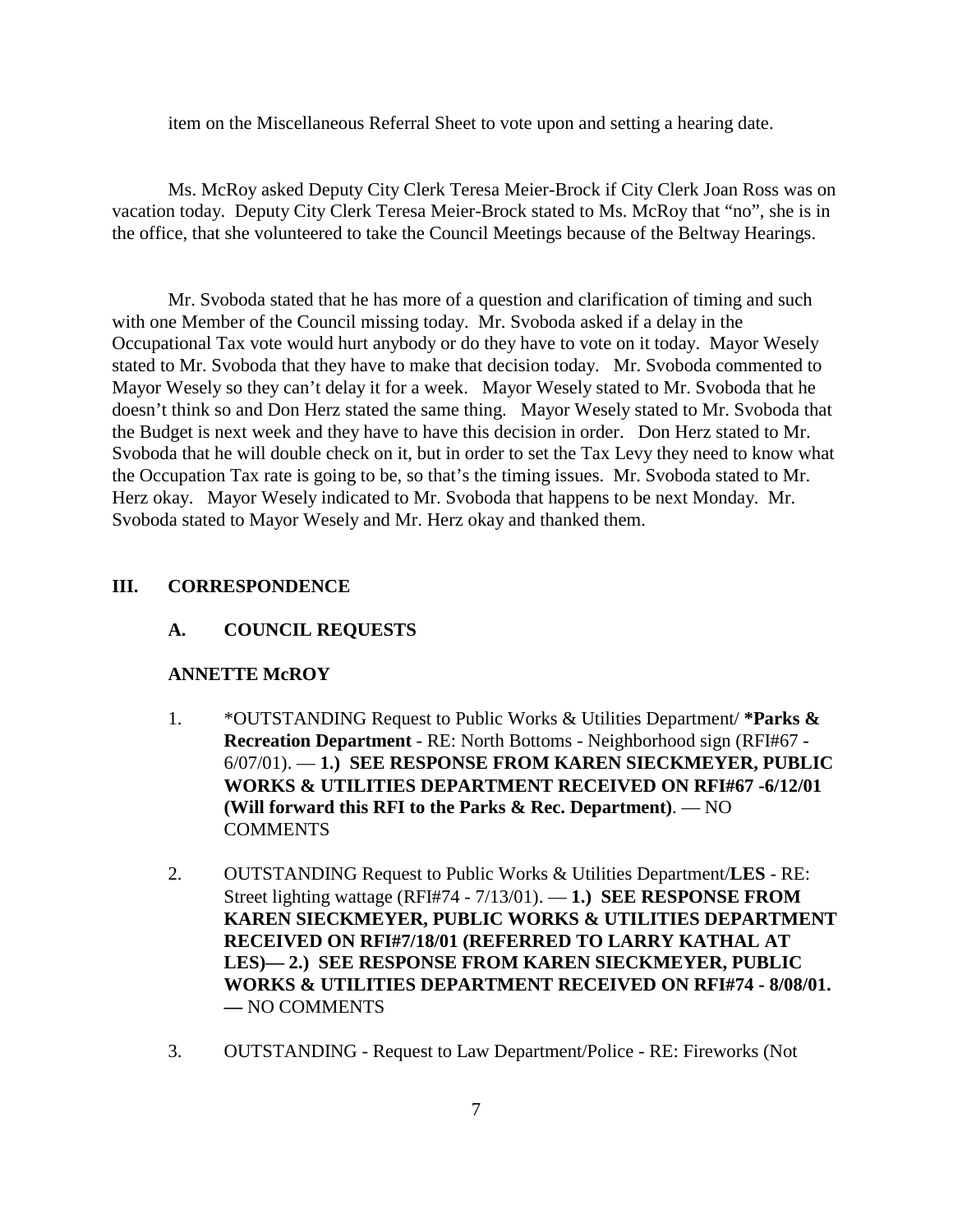sending officers on complaints) - (RFI#75 - 7/20/01). - NO COMMENTS

- 4. OUTSTANDING Request to Public Works & Utilities Department, Sidewalks, Harry Kroos - RE: Sidewalks (RFI#76 - 7/26/01). — NO COMMENTS
- 5. RESPONSE from Dana Roper on RFI #73 Fireworks (Some groups allowed/some not - Criteria for Special Permit). - 08-01-01. — NO COMMENTS

#### **COLEEN SENG**

- 1. OUTSTANDING Request to Steve Huggenberger, Law Department RE: Cable increases (RFI#863 - 7/02/01). — Ms. Seng asked the Law Department to please find out if Steve Huggenberger did send those letters out that she requested, since he offered to do it. Ms. Seng stated that than they can get this Request For Information (#863) off the Agenda. Dana Roper stated to Ms. Seng okay.
- 2. \*OUTSTANDING Request to **\*Parks & Recreation Department**/ Public Works & Utilities Department - RE: Visit with Mr. Craig - Dietrich & Murdock Trail conflicts (RFI#865 - 7/02/01). — **1.) SEE RESPONSE FROM JIM VISGER, PUBLIC WORKS & UTILITIES DEPARTMENT RECEIVED ON RFI#865 -7/25/01. —** NO COMMENTS
- 3. OUTSTANDING Request to Planning Department, Ed Zimmer RE: An Ordinance to keep the bottle burglars "out of excavation sites when development is taking place (RFI#866 - 7/09/01) **RESPONSE RECEIVED FROM ED ZIMMER ON RFI #866 - 08-01-01///RESPONSE RECEIVED FROM DANA ROPER ON RFI #866 - 08-01-01**. — Ms. Seng stated that she wants to know from the Law Department and the Planning Department, if they need to be doing something more now on this Request For Information. Ms. Seng stated that she knows Dana Roper has replied and Ed Zimmer has replied. Dana Roper stated to Ms. Seng that he doesn't think so, that Ed Zimmer may have a different opinion, but they think they have got enough laws that they can enforce. Mr. Roper indicated to Ms. Seng that they don't need anything special. Ms. Seng asked Mr. Roper if a copy of his response was sent to Peter Bleed. Mr. Roper stated to Ms. Seng that he doesn't believe so, that he thinks it only went to her, but he will double check on it. Ms. Seng asked Mr. Roper if he would send a copy of his response to Peter Bleed. Ms. Seng indicated that she knows Mr. Zimmer's response was sent out to Mr. Bleed. Mr. Roper stated to Ms. Seng that he will send a copy to Mr. Bleed. Ms. Seng thanked Mr. Roper.
- 4. **RESPONSE** from Health Department RE: Complaint about property at 5035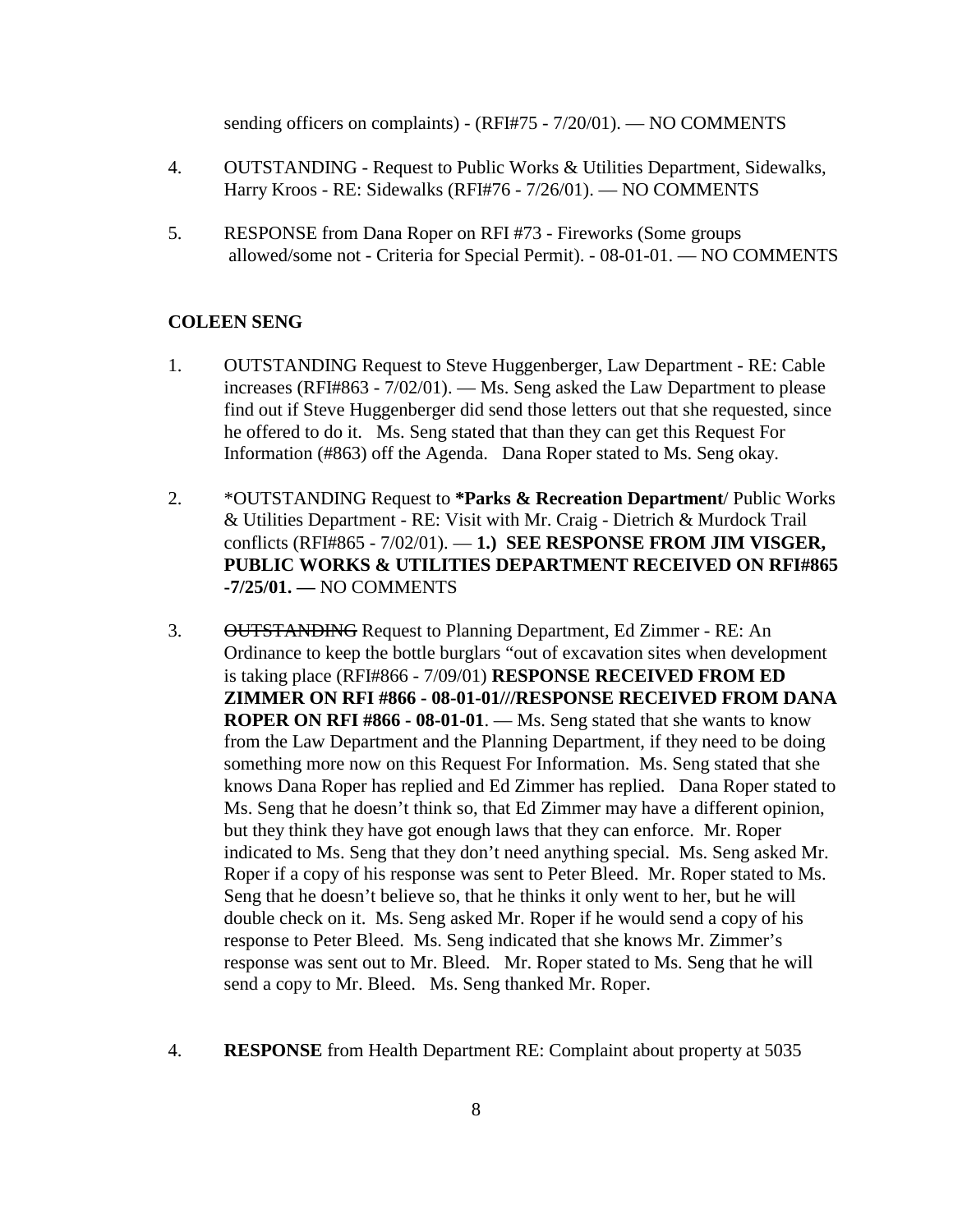Knox - RFI #869 (07-18-01) **RESPONSE RECEIVED FROM HEALTH DEPT. ON RFI #869 (2nd Response) 07-27-01. —** NO COMMENTS

- 6. R**ESPONSE** from Law Department/Building & Safety Department RE: Fireworks (RFI#870 - 7/23/01) **RESPONSE RECEIVED FROM THE LAW DEPARTMENT ON RFI #870 - 08-01-01. —** NO COMMENTS
- 7. **RESPONSE from** Steve Schwab of **Parks & Rec** on **RFI #862** (Trim Trees on East Side of 56<sup>th</sup> between Knox & Judson) - **Received 07-27-01**. — NO **COMMENTS**
- #8. Request to Health/Building  $&$  Safety/Weeds, Russ Shultz RE: Garbage  $&$  Weeds at 5119 Garland (RFI#871 - 8/09/01). — NO COMMENTS

## **JON CAMP**

- 1. OUTSTANDING Request to Dana Roper, City Attorney RE: Lincoln Fire and Rescue (RFI#60 - 6/21/01) **RESPONSE RECEIVED FROM DANA ROPER ON RFI#60 - 08-01-01**. — NO COMMENTS
- 2. OUTSTANDING Request to Fire, Chief Spadt RE: Lincoln Fire and Rescue (RFI#61 - 6/21/01). — **1.) SEE RESPONSE FROM FIRE CHIEF SPADT RECEIVED ON RFI#61 - 8/03/01. —** NO COMMENTS
- 3. OUTSTANDING Request to Steve Hubka, Budget RE: Occupation tax (RFI#64 - 6/27/01). — NO COMMENTS
- 4. OUTSTANDING Request to Fire Chief Spadt RE: Lincoln Fire and Rescue Non-Emergency Transport (RFI#66 - 7/11/01). — **1.) SEE RESPONSE FROM FIRE CHIEF SPADT RECEIVED ON RFI#66 - 8/03/01**. — NO **COMMENTS**
- 5. **RESPONSE** from Fire Chief Spadt RE: Lincoln Fire Department Attendance at Saltdogs Baseball Game - Tuesday, July 24, 2001 (RFI#67 -7/25/01) - **RESPONSE RECEIVED FROM CHIEF SPADT ON RFI #67 - 07-31-01. —** NO COMMENTS
- 6. **RESPONSE** from Georgia Glass, Personnel Director RE: Lincoln Fire and Rescue - Rick Task–employee (RFI#68 - 7/25/01) **RESPONSE RECEIVED FROM GEORGIA GLASS ON RFI #68 - 7-30-01. —** NO COMMENTS
- 7**.** NEWS RELEASE from Jon Camp "FUND ESSENTIALS, NOT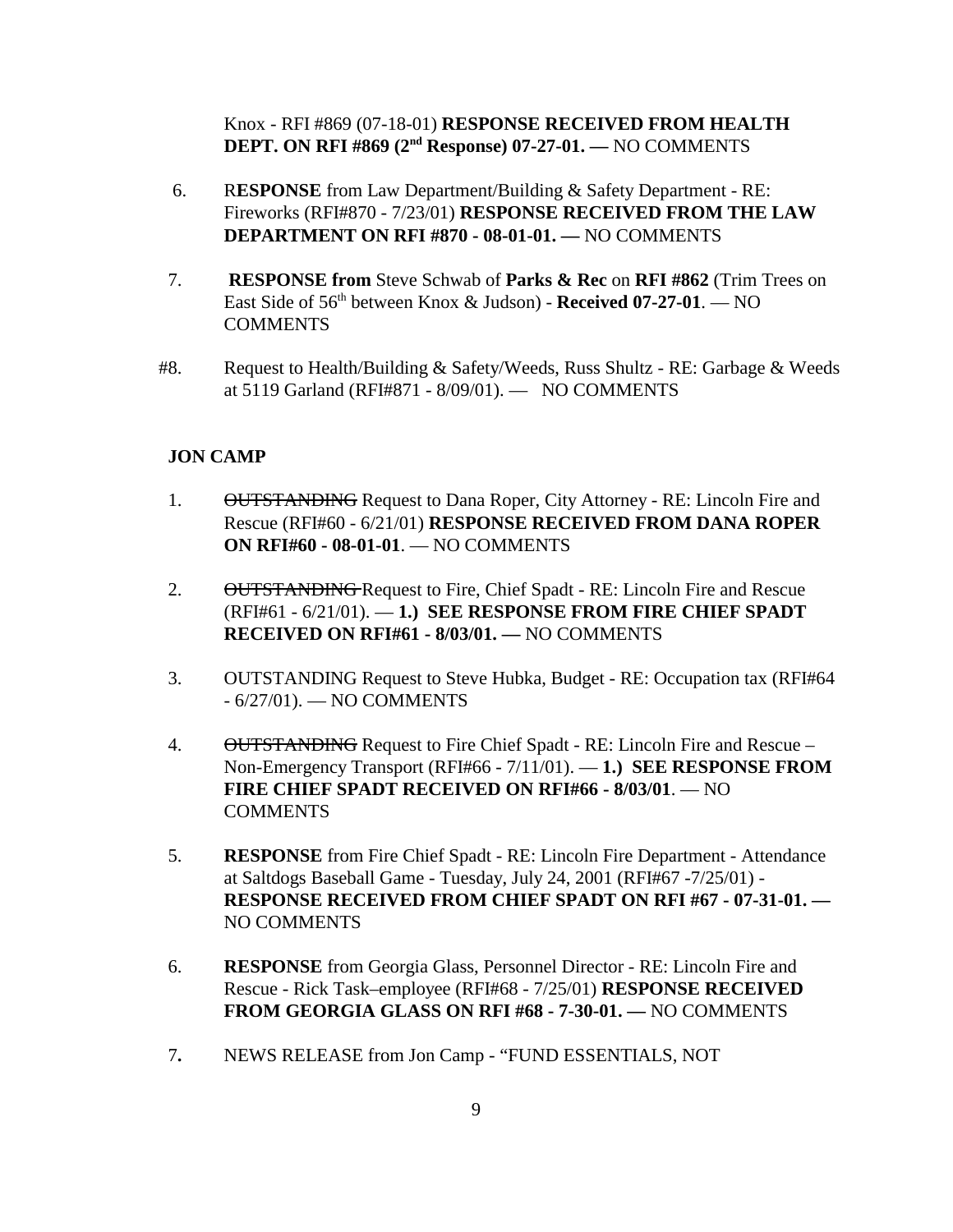#### DESIRABLES**. —** NO COMMENTS

#### **TERRY WERNER**

- 1. \*OUTSTANDING Request to \***Law Department** /Russell Shultz, Weed Control - RE: The City Weed Ordinance (RFI#9 - 6/13/01). **— 1.) SEE RESPONSE FROM RUSS SHULTZ, WEED CONTROL RECEIVED ON RFI#9 - 6/18/01. —** NO COMMENTS
- 2. OUTSTANDING Request to Parks & Recreation Department, Forestry RE: About a 100 Year old tree that is going to be removed (RFI#11 -  $6/28/01$ ). — Mr. Werner asked Lynn Johnson about the response to this Request For Information (RFI#11). Mr. Johnson stated to Mr. Werner that he will follow up on it and apologized for not having it done yet. Mr. Johnson stated to Mr. Werner that he knows Steve Schwab was taking a look at it, but he doesn't know what Mr. Schwab's response is in regards to this request, but he will check with him and get it back to him. Mr. Werner thanked Mr. Johnson.
- 3. **RESPONSE** to Public Works & Utilities Department RE: A left turn signal at Hwy. 2 & Old Cheney (RFI#13 - 7/23/01) **RESPONSE FROM SCOTT OPFER (PW) RECEIVED ON RFI #13 - 07-30-01. —** NO COMMENTS
- 4. **RESPONSE** from Public Works & Utilities Department/Planning Department RE: The Duteau Building at  $19<sup>th</sup>$  - North of "O" Street (RFI#14 -  $7/23/01$ ) -**RESPONSE FROM RICK HERRICK (PW) ON RFI #14 - 08-01-01 ///RESPONSE FROM PLANNING (KATHLEEN SELLMAN) ON RFI#14 - 08-02-01. —** NO COMMENTS
- 5. **RESPONSE** from Public Works & Utilities Department RE: Policy on lane markings (RFI#15 - 7/23/01) **RESPONSE FROM SCOTT OPFER (PW) RECEIVED ON RFI #15 - 07-30-01**. — NO COMMENTS
- 6. OUTSTANDING Request to Animal Control RE: Citizen's Complaints that animals were in danger or were being significantly neglected (RFI#16 - 7/23/01). — **1.) SEE RESPONSE FROM JIM WEVERKA, ANIMAL CONTROL RECEIVED ON RFI#16 - 8/06/01. —** NO COMMENTS
- 7. OUTSTANDING Request to Lancaster County Assessor (gave copy to Gwen Thorpe & Norman Agenda) - RE: Website Information (RFI#17 - 7/23/01). — NO COMMENTS

## **JONATHAN COOK**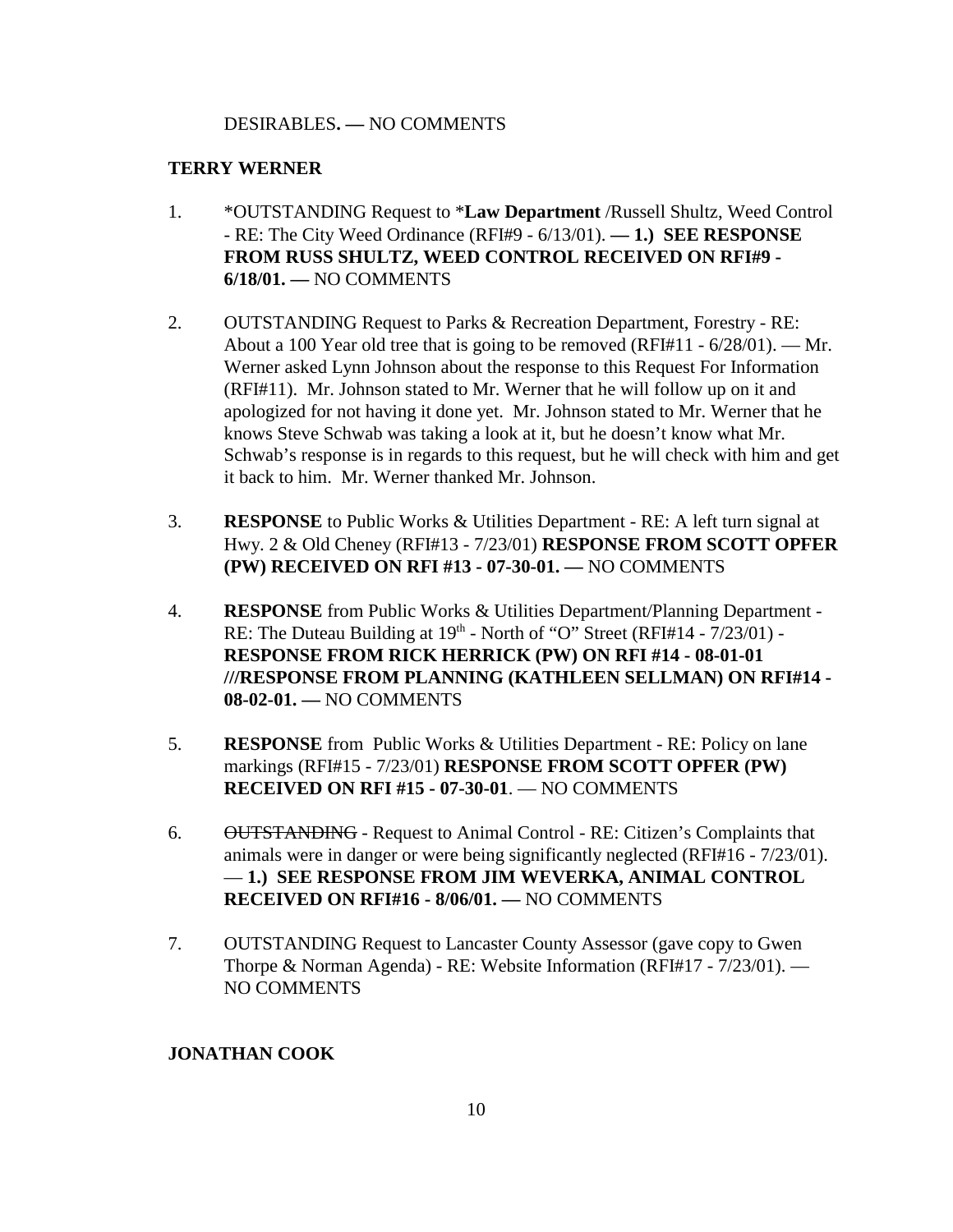- 1. OUTSTANDING Request to Public Works & Utilities Department, Allan Abbott/Mayor's Office - RE: 33rd & Sheridan Roundabout, 33rd St. Project Sheridan to Calvert, Potential 33<sup>rd</sup> St. Project South to Sheridan (RFI#41 -7/02/01). — Mr. Cook stated to Tammy Grammer that he is going to continue to work with the Public Works & Utilities Department on any specific documents that he still may need regarding this Request For Information (RFI#41). Mr. Cook stated that they have gotten him some information, so may be they should just go ahead and remove this Request For Information (#41) off the Agenda. Mr. Cook stated to Ms. Grammer that he will go ahead and take care of it separately. Ms. Grammer stated to Mr. Cook okay. Mr. Cook thanked Ms. Grammer.
- 2. OUTSTANDING Request to Public Works & Utilities Department RE: Repair of Driveway Between Curb and Sidewalk (RFI#46 - 7/13/01) **RESPONSE RECEIVED FROM JIM VISGER (PW) ON RFI#46 - 07-30-01**. — NO **COMMENTS**
- 3. OUTSTANDING Request to Parks & Recreation Department RE: Boulevard Plantings (RFI#45 - 7/13/01). — NO COMMENTS
- 4. OUTSTANDING Request to Parks & Recreation Department RE: American Liberty Elm Trees (RFI#49 - 7/18/01). — NO COMMENTS
- 5. **RESPONSE** from Public Works & Utilities Department RE: Proposed "Round-About" at 33rd & Sheridan (RFI#50 - 7/23/01) - **RESPONSE RECEIVED FROM SCOTT OPFER (PW) ON RFI #50 - 07-30-01**. — NO COMMENTS
- 6. **RESPONSE** from Fire Department/Public Works & Utilities Department RE: Questions regarding fire hydrants and hoses (RFI#51 - 7/25/01) - **RESPONSE RECEIVED FROM CHIEF SPADT ON RFI #51 - 07-31-01 (THE RESPONSE FROM PUBLIC WORKS ALSO INCLUDED THE RESPONSE FROM THE FIRE DEPARTMENT ON RFI#51 - WAS TOLD THIS INFORMATION ON 8/08/01 BY KAREN SIECKMEYER)**. — NO **COMMENTS**

#### **KEN SVOBODA**

1. OUTSTANDING - Request to Mayor's Office, Mark Bowen - RE: Washington, DC Lobbyist (RFI#3 - 7/23/01). — **1.) SEE RESPONSE FROM MARK BOWEN, OFFICE OF THE MAYOR RECEIVED ON RFI#3 - 8/06/01. —**  Mr. Svoboda stated to Tammy Grammer that she can remove this Request For Information (#3) off of the Agenda. Ms. Grammer stated to Mr. Svoboda okay.

Ms. McRoy stated to everyone that Mr. Friendt will not be with them today.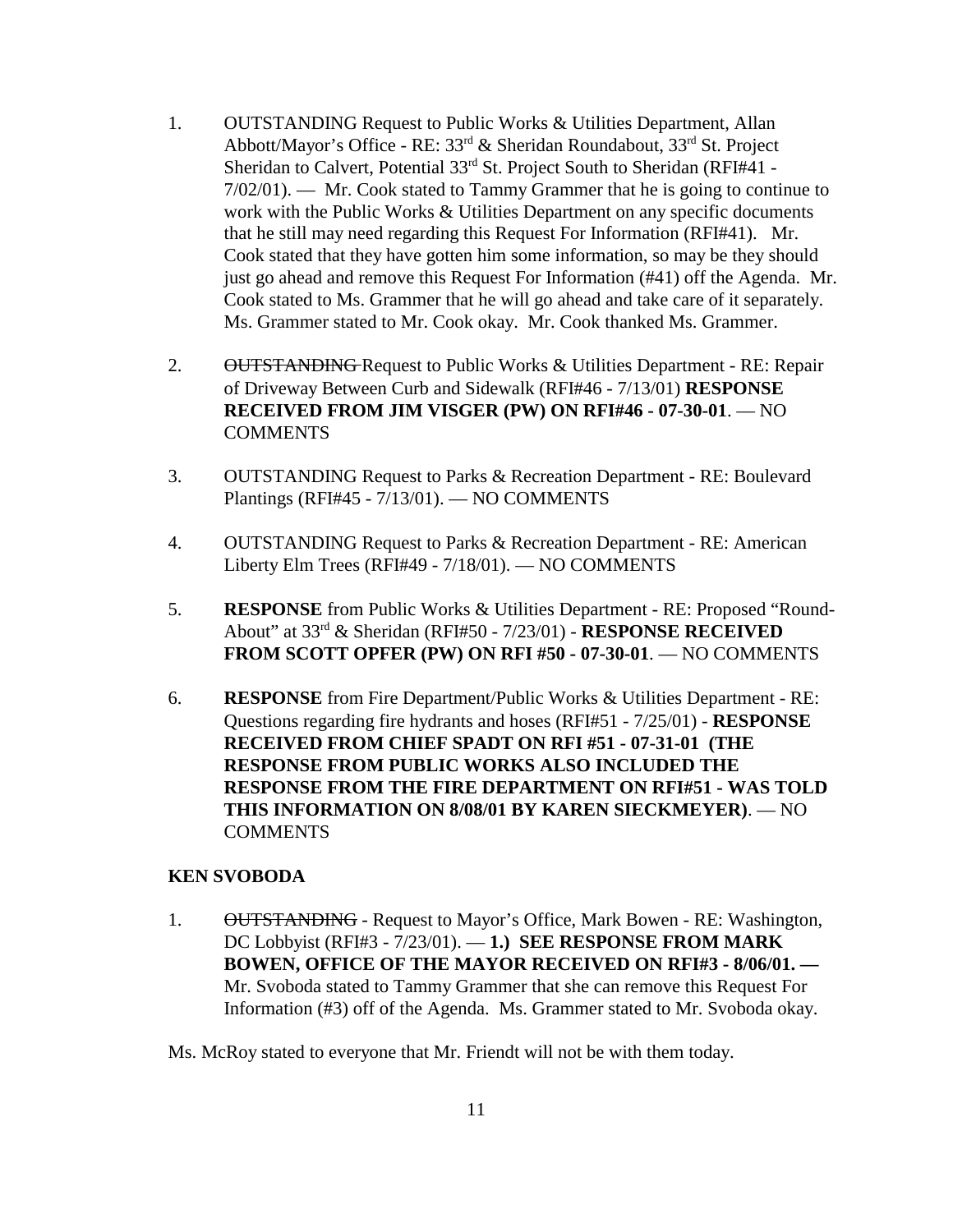#### **B. DIRECTORS AND DEPARTMENT HEADS**

#### **BUILDING AND SAFETY**

- 1. Inter-Department Communication in response to Jonathan Cook's inquiry RE: Sign Violations at Kabredlos. — NOTED WITHOUT COMMENTS
- #2. Inter-Department Memo from Mike Merwick RE: Information on Planning Commission recommendation on Special Permit No. #1909 for temporary storage of construction equipment at 5400 S. Folsom Street — (Bill No. 01R-210). — Ms. McRoy asked Mike Merwick if he had any comments on this issue or is he going to wait until the Formal Council Meeting today. Mr. Merwick stated to Ms. McRoy that he will wait until the Formal Council Meeting today. Ms. McRoy stated to Mr. Merwick okay.

## **FINANCE - ACCOUNTING**

#1. Letter from Mark Leikam, City of Lincoln Keno Auditor - RE: He has performed the procedures as required by Revenue Ruling 35-96-3 published by the Nebraska Department of Revenue, Charitable Gaming Division, which were agreed to by the City of Lincoln and the Nebraska Department of Revenue, solely to assist the specified users in evaluating the City of Lincoln's compliance with the Nebraska County and City Lottery Act and County and City Lottery Regulations during the quarter ended March 31, 2001. — NOTED WITHOUT COMMENTS

#### **FINANCE - BUDGET**

- 2. Memo RE: List of Additional Reductions on Occupation Tax (Budget 2001-02). — NOTED WITHOUT COMMENTS
- 3. Memo RE: Analysis of Camp's Proposed Spending Reductions and Revenue Increase. — NOTED WITHOUT COMMENTS
- 4. Memo RE: Analysis of Svoboda's Proposed Spending Reductions and Revenue Increases. — NOTED WITHOUT COMMENTS
- #5. Information from Don Herz RE: City Of Lincoln EMS Cash Receipts/ Expenditure Data - FY 2000-01. — NOTED WITHOUT COMMENTS
- #6. Material from Don Herz & Melinda J. Jones RE: Resolution & Finance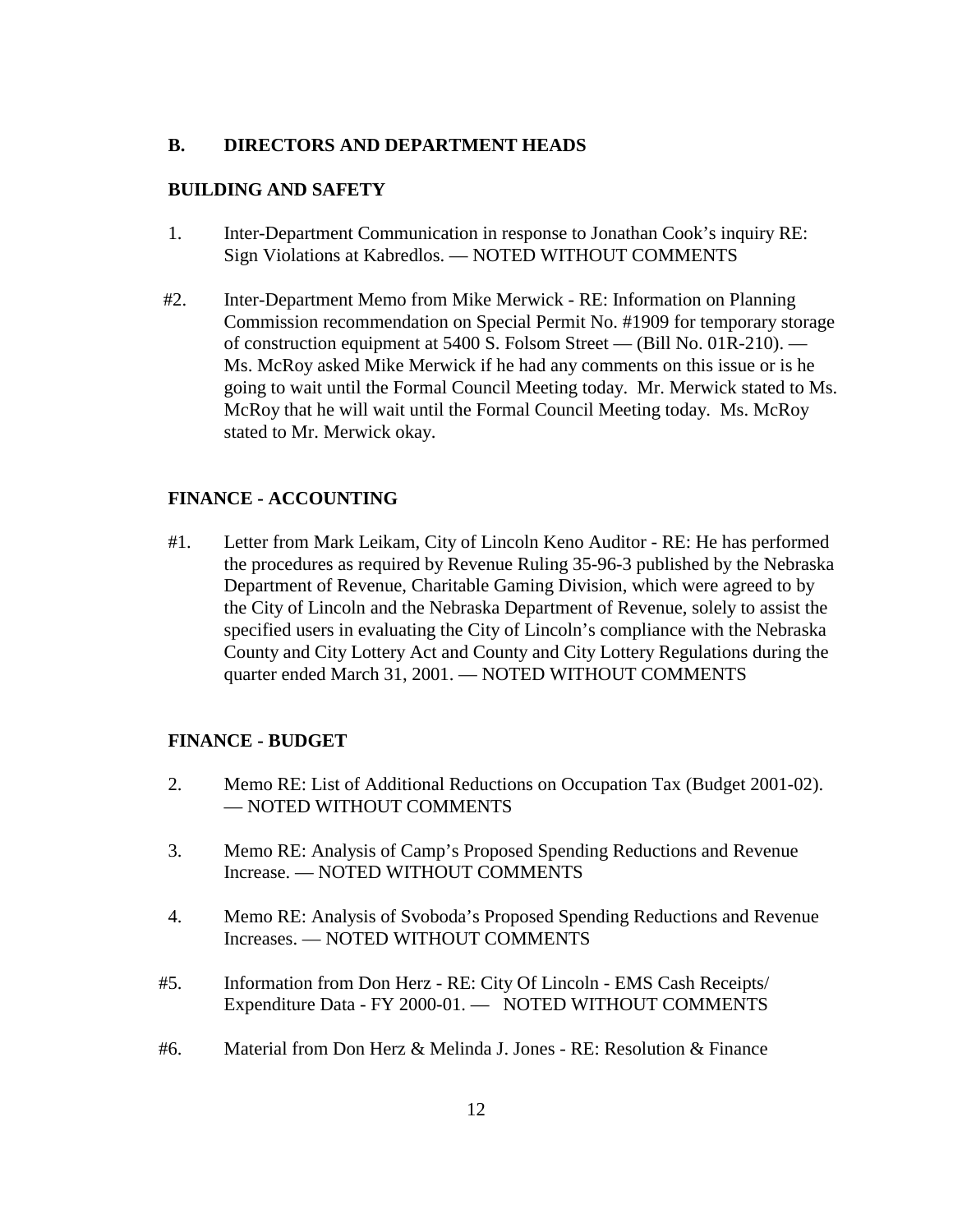Department Treasurer Of Lincoln, Nebraska Investments Purchased Between July 30 And August 3, 2001. — NOTED WITHOUT COMMENTS

## **HEALTH DEPARTMENT**

- 1. News Release School Immunization Time (A Great Time to Start the Year out Mercury-Free). — NOTED WITHOUT COMMENTS
- 2. Memo Re: 2001-2002 Flu Season Vaccine Availability. NOTED WITHOUT **COMMENTS**
- 3. Memo Re: Childhood Immunization Promotion Campaign. NOTED WITHOUT COMMENTS

Ms. McRoy welcomed Bruce Dart to his first Director's Meeting and asked Mr. Dart if he had any comments or anything. Mr. Dart thanked Ms. McRoy. Mr. Dart stated that it is great to be here and the Immunization Campaign has been wonderful so far, the community has been responding positively and they're giving shots like crazy. Ms. McRoy thanked Mr. Dart and stated that they are looking forward to working with him. Mr. Dart thanked everyone.

## **LAW DEPARTMENT**

**#**1. Information from Joel Pedersen - RE: District Court - Order - Terrence Kubicek vs. City Of Lincoln. — Mayor Don Wesely mentioned this issue during his comments to Council under "I. Mayor". (See that discussion)

## **LINCOLN/LANCASTER HUMAN SERVICES DEPARTMENT**

1. Memo - RE: Year 2002-2003 TAG Funding**. —** NOTED WITHOUT COMMENTS

## **PARKS & RECREATION DEPARTMENT**

#1. Memo from Lynn Johnson & Terry Genrich - RE: Overview of Greenway Planning Process. — Ms. McRoy stated that there was an article in the newspaper yesterday in regards to this issue and indicated that they have a up coming Pre-Council Meeting on it. Lynn Johnson stated to Ms. McRoy that they do, it is next Monday.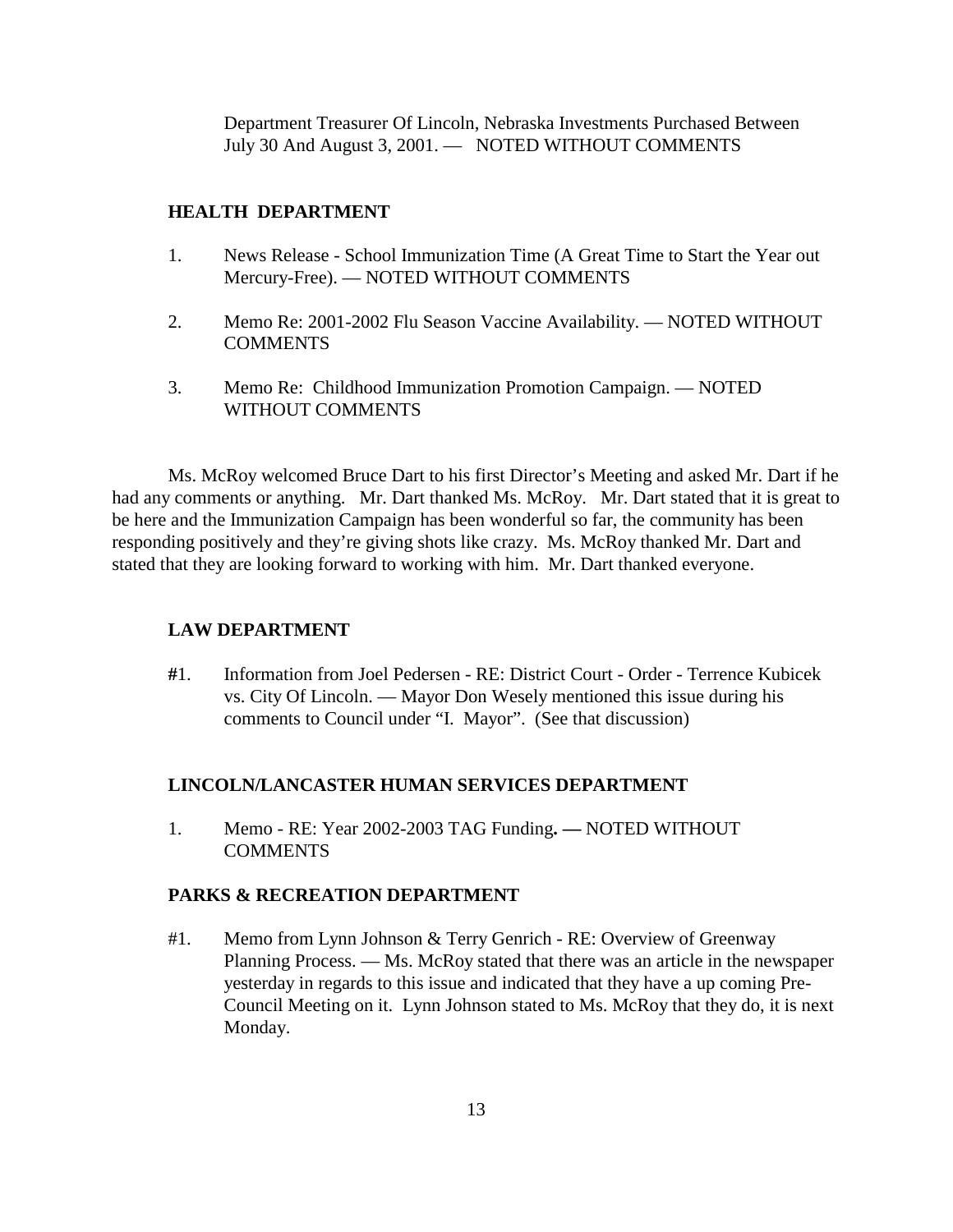## **PLANNING**

- 2. Planning Commission Final Action Final Plat No. 00022 Lincoln Ballpark Addition (North 6<sup>th</sup> & Charleston Streets). — NOTED WITHOUT COMMENTS
- 3. Planning Commission Final Action Final Plat 99006 Fairfield Center 2nd Addition (North 25<sup>th</sup> Street & Fairfield). — NOTED WITHOUT COMMENTS
- 4. Annexation by Ordinance 44.86 Acres (ORD #17487  $14<sup>th</sup>$  Street & Mockingbird Lane). — NOTED WITHOUT COMMENTS
- 5. Annexation by Ordinance 4.42 Acres ORD #17885 14<sup>th</sup> Street & Yankee Hill Road). — NOTED WITHOUT COMMENTS
- #6. Letter from Jean Walker to Property Owner RE: Special Permit No. 1423C Bill No. 00R-64 – HiMark Estates Community Unit Plan (84<sup>th</sup> & Old Cheney Road). — NOTED WITHOUT COMMENTS

## **PUBLIC WORKS**

- 1. Memo from Roger Figard RE: One and Six-Year Street Improvement Program. Ms. McRoy stated that Council went through this issue last week.
- #2. Response Letter from James R. Visger to Jeff Chase RE: Letter addressed concerns regarding the number of projects occurring in the Public Right-of-Way that inhibit using a street for its continuous length and also questioning the increase in workforce and equipment. — NOTED WITHOUT COMMENTS
- #3. Memo & Report from Margaret Remmenga RE: Downtown Lincoln Parking Study (Copy of this Report is on file in the City Council Office). — Ms. McRoy stated that they discussed this issue this morning at a Pre-Council Meeting. Ms. McRoy thanked them for this Report.

## **STARTRAN**

1. Amalgamated Transit Union Local Union 1293 - Letter outlining the Union's interest in the survival of the Midtown bus route. — Ms. McRoy stated that Council heard from these people during the Public Hearing on the Budget.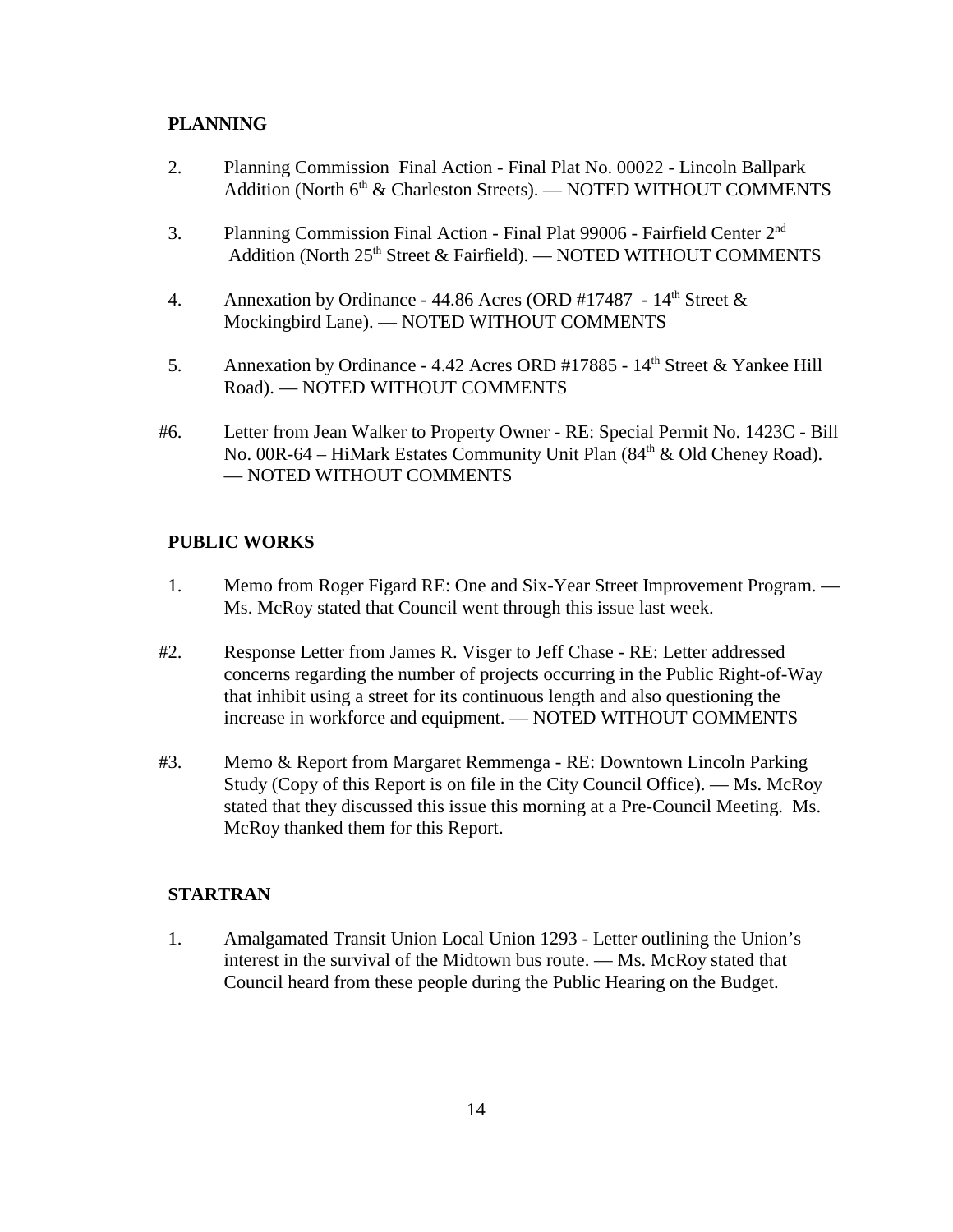#### **WOMEN'S COMMISSION**

2. Memo from Womens Commission RE: Publicity Campaign for the "Women's Voices" project - County Fair Poll Booth. — Ms. McRoy asked Bonnie Coffey how did this project go because she didn't get out to it. Bonnie Coffey stated to Ms. McRoy that they had 54 completed while people were standing there and there were a number of others that were taken and they expect to have those back, so they consider that a success. Ms. McRoy asked Ms. Coffey if they are going to be out at the State Fair. Ms. Coffey stated to Ms. McRoy probably not, that they are looking at being at the Farmer's Market a couple of Saturday's. Ms. McRoy thanked Ms. Coffey.

## **C. MISCELLANEOUS**

- 1. E-mail from Russell Kluge RE: Renter's paying Water Bills. Ms. McRoy asked Allan Abbott where are they at on this Task Force now. Allan Abbott stated to Ms. McRoy that the Task Force had it's last meeting last week and their goal was to have a Report by the end of next week to the Mayor. Ms. McRoy asked Mr. Abbott if they should schedule a Pre-Council Meeting on it. Mr. Abbott stated to Ms. McRoy that after they get it and the Mayor gets a chance to look at it, than they can set it up. Ms. McRoy stated that they have had a lot of comments on it and she has been getting a couple of phone calls about it.
- 2. Letter from H. Arnold Wassenberg RE: Occupation Tax and Letter of response from Terry Werner. — NOTED WITHOUT COMMENTS
- 3. E-mail from Rick Bohaty RE: Beltways and how they are to alleviate Lincoln's Traffic Problems? — NOTED WITHOUT COMMENTS
- 4. Letter from Mary Lou Clark RE: Opposition to Closing Heritage Gift Shop. — NOTED WITHOUT COMMENTS
- 5. Letter from Opal Witulski RE: Opposition to Closing Heritage Gift Shop. — NOTED WITHOUT COMMENTS
- 6. Letter from Donna L. Hohensee RE: Opposition to Closing Heritage Gift Shop. — NOTED WITHOUT COMMENTS
- 7. E-Mail from Andy Agena RE: Bike Cops riding on sidewalks in downtown area - apparently exempt from City Ordinances. — (No one from the Police Department present) Ms. McRoy asked Tammy Grammer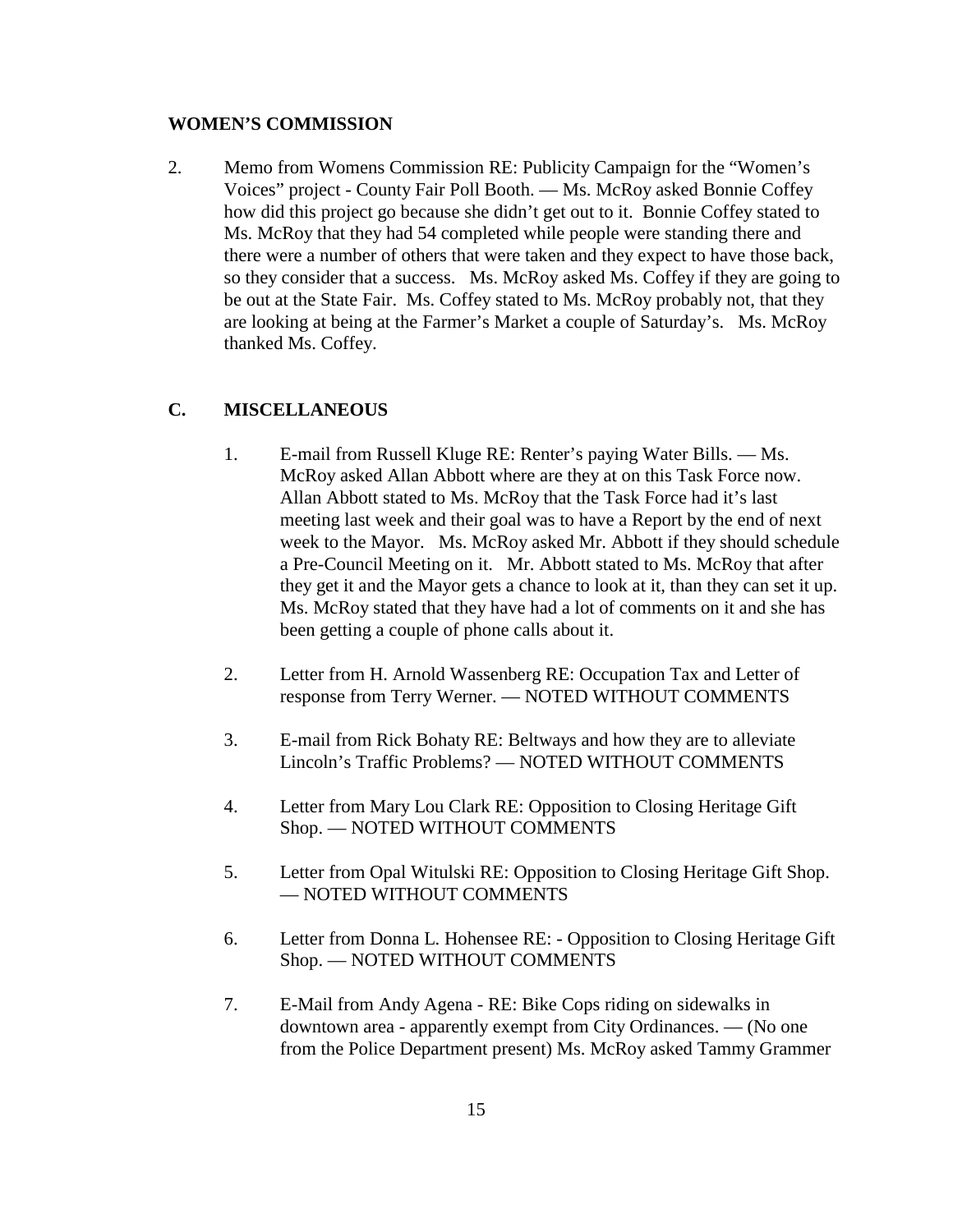to send this E-Mail over to Chief Casady so he can respond to it. Ms. McRoy asked Ms. Grammer to send it through as a Request For Information. Ms. Grammer stated to Ms. McRoy okay.

8. Laser, Inc. - Letter to Allan Abbott RE: Concerns on Hawkins Construction Company's past business practices regarding safety issues and litigation problems. — Ms. McRoy asked Allan Abbott if he had any comments about this letter because this is like the third time she has seen material from this company. Allan Abbott stated to Ms. McRoy that Laser, Inc. has alleged a lot of things against Hawkins, but if Hawkins were running an unsafe operation "Ocea" would have stepped in, as opposed to the City of Lincoln. Mr. Abbott indicated that they have also sent these letters to the Nebraska Department of Roads. Mr. Abbott stated to Council that basically Hawkins performance for the City of Lincoln has been good, they have complied, they have completed projects on time and they have no reason to not allow them to continue to bid. Mr. Abbott stated to Council that either they have been misinformed or mis-stated some facts.

Dana Roper stated to Council that they may remember that they got the same letter from Laser, Inc. last fall or two falls ago he thinks on the Ball Park and some road construction. Mr. Roper indicated to Council that they have done the Ashland Water Work, they have done Parking Garage and they have done several of other things. Mr. Roper stated to Council that they contacted the architects, the University and all of the other places where they have done these unsafe acts and nobody had a problem. Mr. Roper stated that there would be no reason to legally prevent them from bidding on jobs or to take a bid that they have won away from them.

Mr. Cook stated that as he understood the flyer that they gave to them was something they said that they would send out if they hired them, so they were assuming that they hadn't got the bid yet, but they were threatening this. Mr. Cook stated to Dana Roper that his question to the Law Department is if someone sends out a flyer that says the City of Lincoln has hired someone ... say the contractor and if they were hurt they could sue. So, he was wondering if this would have any standing what so ever in a court should something happen and would they be liable for more on the case where the letter or flyer went out. Mr. Roper stated to Mr. Cook probably not - "no", that he's not sure that would even come in and be admitted into evidence.

Mr. Abbott stated to Council that all of their inspects require that they meet Ocea Standards; safety operation of their employees, which is a standard inspect within a contract. So, again if Hawkins were doing these things that one - "Ocea" is around enough they would have come in and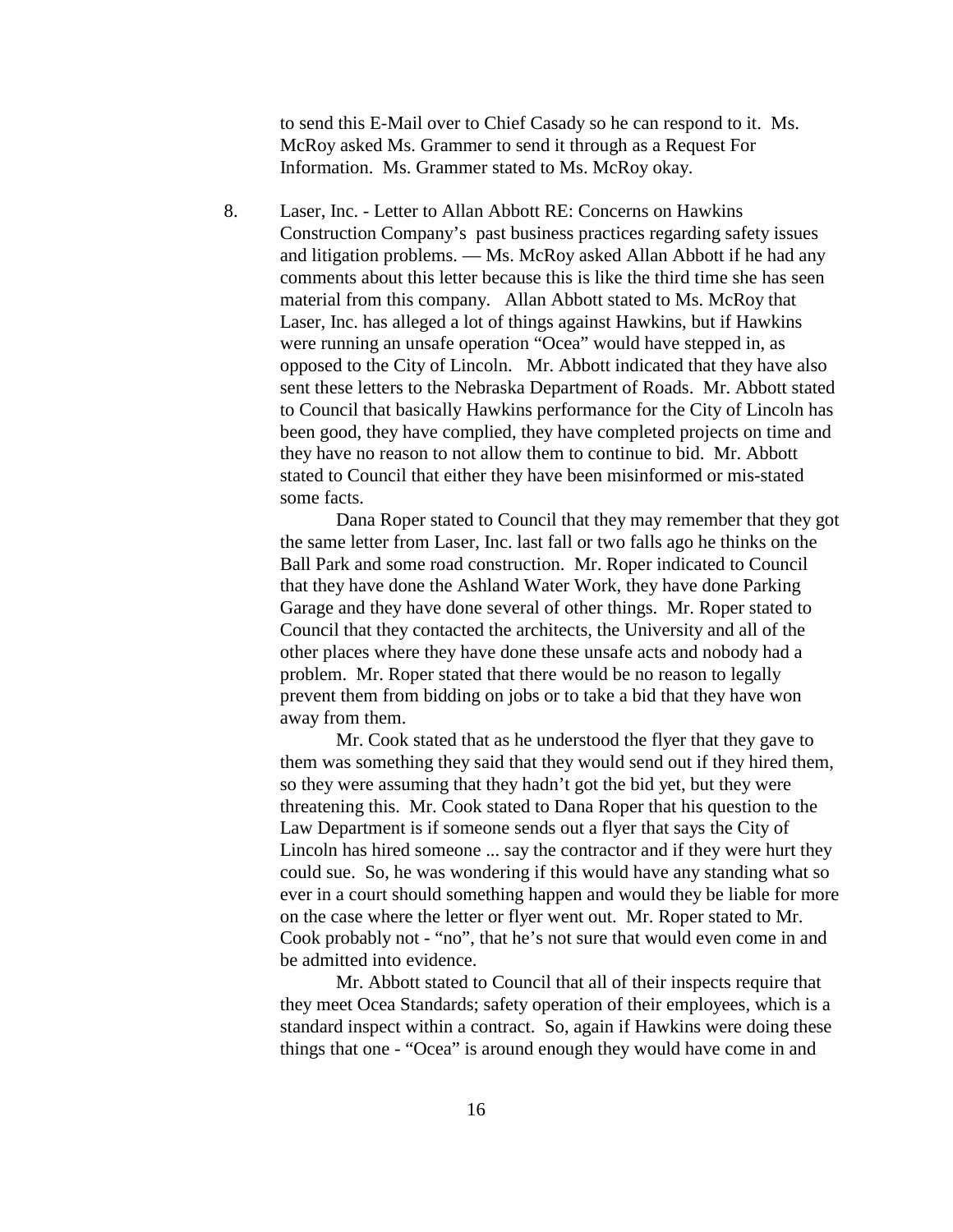take what ever action against Hawkins that would be necessary as opposed to a City saying that they can't bid because of some alleged activities. Mr. Cook thanked Mr. Abbott and Mr. Roper for this information.

Mr. Camp stated to Mr. Roper that he thinks last year when the first letter came out that it also concerned him and he did some investigation on it and he thinks that part of the Laser Group is Promote Union [inaudible]. Mr. Camp stated that he thinks Hawkins may be nonunion or something, so that's been something of the underline issue here. Mr. Roper indicated to Mr. Camp that would be his understanding. Ms. McRoy stated that she was wondering why Laser, Inc. keeps on sending them stuff and she has had reporters call her and they've asked her about it. Mr. Abbott stated to Council that again just for past history, Hawkins also build the I-180 bridges and they got those done ahead of schedule and there were no accidents and they worked 24 hours.

- 9. Letter from Nebraska "Neon" Sign Company RE: Proposed Increase in the Telecommunications Occupation Tax. — NOTED WITHOUT **COMMENTS**
- 10. Letter from Peter Katt RE: DLA Funding. NOTED WITHOUT **COMMENTS**
- 11. Letter from First Presbyterian Church, Board of Deacons (Don Shafer, Chair) - RE: Opposing the closing of Kuklin Pool. — NOTED WITHOUT **COMMENTS**
- 12. Letter from Vera Sautter RE: Opposition to Closing of Heritage Gift Shop. — NOTED WITHOUT COMMENTS
- 13. Letter from Hazel Scott RE: Opposition to closing of Heritage Gift Shop. — NOTED WITHOUT COMMENTS
- 14. Letter from Janice M. Pospichal RE: Opposition to closing of the Heritage Gift Shop. — NOTED WITHOUT COMMENTS
- 15. E-mail from Sally & Darwin Spear RE: Thank You to Council for listening to their views on the widening of South Wedgewood Drive. — NOTED WITHOUT COMMENTS
- 16. Letter from H.K. Kiester RE: Opposition to closing Heritage Gift Shop. — NOTED WITHOUT COMMENTS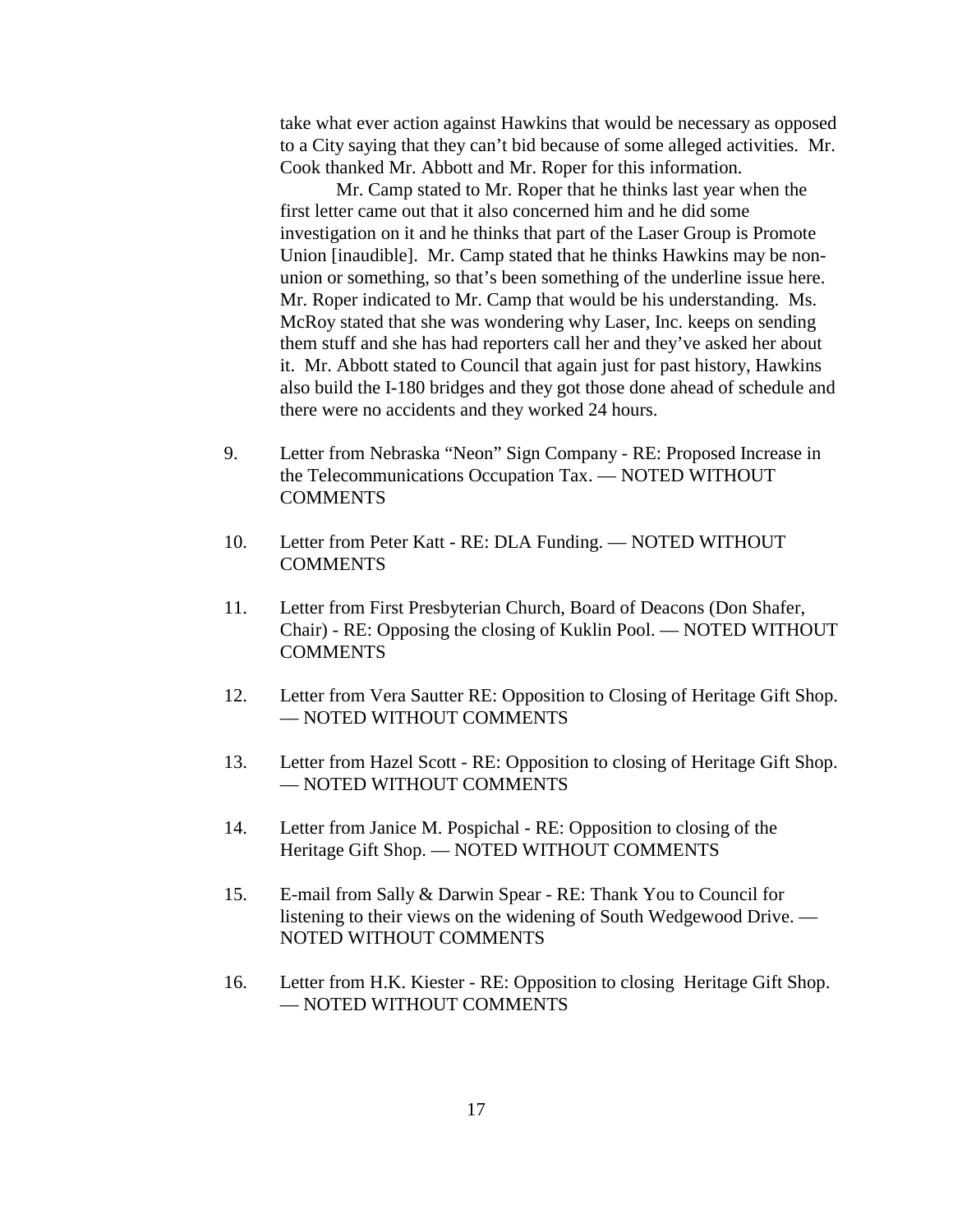- 17. News Article [07-31-01 Lincoln *Journal Star* Opinion-"Local View"] delivered to Council by Lois Newman - RE: Glenn Friendt's article on a conservative budget approach. — NOTED WITHOUT COMMENTS
- #18. E-Mail from Mary Lou & Gene Wallin RE: East Beltway comment. NOTED WITHOUT COMMENTS
- #19. Letter from Linda Bryant, Co-publisher, Voice News of Western Otoe, Northern Gage & Lancaster Counties - RE: The Beltway. — NOTED WITHOUT COMMENTS
- #20. Letter from Robert J. Lanik, President, Saint Elizabeth Regional Medical Center - RE: To "Thank-you" for your vote and support of their request for facility expansion with its associated amendments. --- NOTED WITHOUT **COMMENTS**
- #21. Letter from Duane & Julaine Thomas RE: They had an incredibly difficult time in trying to get a phone line disconnected and then trying to get the billing correct. — Ms. McRoy stated that she will send this letter to AllTel for comment and see what they can get resolved on it.
- #22. E-Mail from Karl Detweiler with response from Joan Ray RE: Taxes and Budgets. — NOTED WITHOUT COMMENTS
- #23. E-Mail from Jim Frohman with response from Joan Ray RE: Budget Suggestion. — NOTED WITHOUT COMMENTS
- #24. E-Mail from Jim Daily with response from Joan Ray RE: Taxes. NOTED WITHOUT COMMENTS
- #25. Two E-Mail's from Ed Schnabel with responses from Joan Ray RE: City Budget & Budget Hearing. — Ms. Seng stated to Ms. McRoy that she wanted to let her know that on any of the E-Mail's that talked about the north parking lot that she has personally called them and talked to them about it. Ms. Seng stated that she had 10 people to call last night and about 6 of them dealt with the possible north parking lot. Ms. Seng stated that she has found it very difficult to say publicly why they can't do something to the east because she means that is not the City's property and it belongs to someone else. But, she can certainly say it when she talks to someone individually that there's some announcements that will be coming out. Ms. Seng stated to Ms. McRoy so that's what she has been trying to do is following up on this issue, so that they understand it.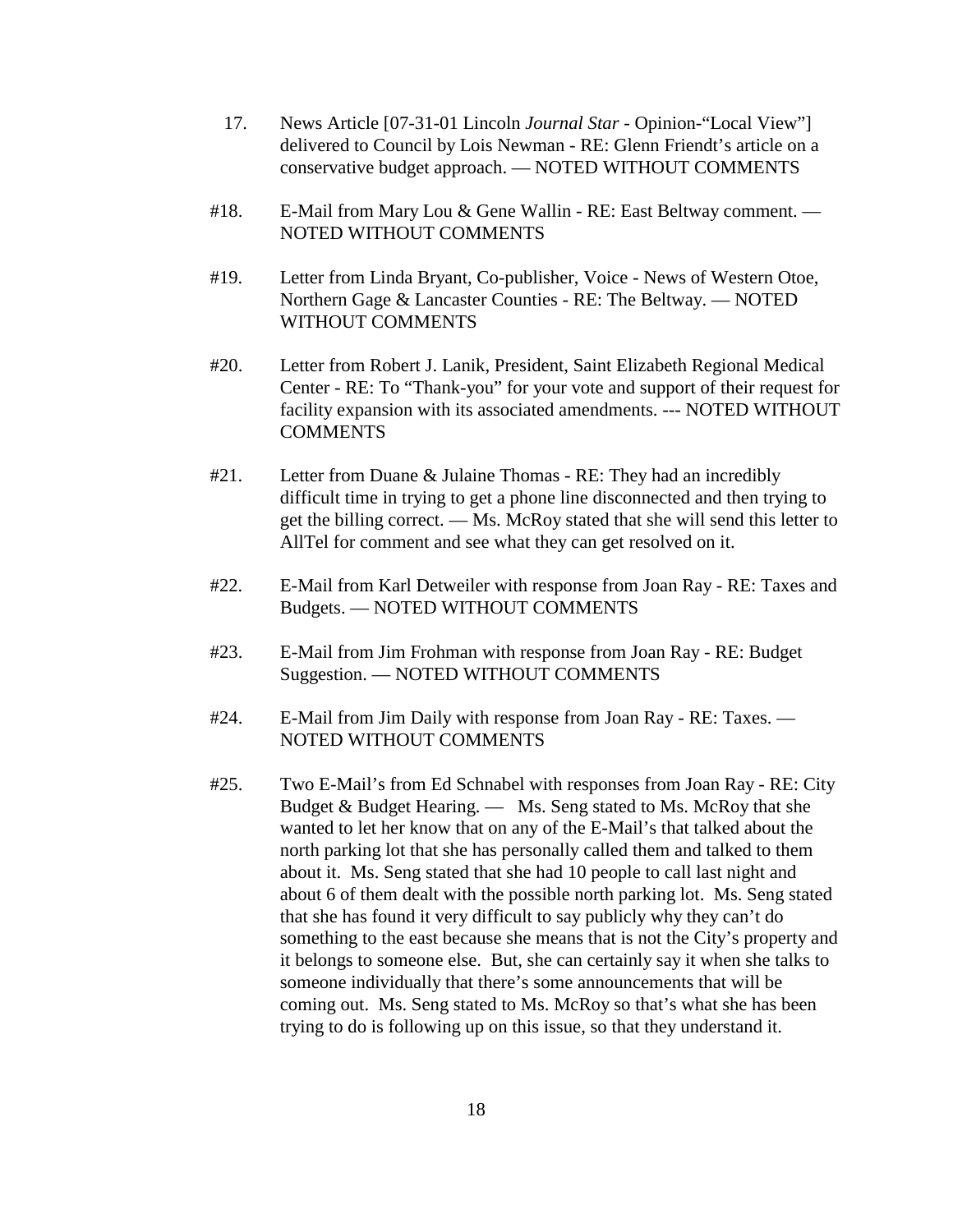Ms. McRoy stated that she pulled out these E-Mail's because Mr. Schnabel had some other questions regarding the process and he wanted to know how to get on some Boards and Commissions. Ms. Seng stated to Mayor Wesely that she told Mr. Schnabel to call his office. Ms. McRoy stated to Ms. Seng okay because she was going to have the Mayor's Office respond to these E-Mail's. Ms. McRoy asked who would handle the responses to these E-Mail's since Jennifer Brinkman is gone. Mark Bowen stated to Ms. McRoy that he will be getting them in the mean time and than Amy Tejral will be handling them. Ms. McRoy asked Mr. Bowen if he could contact Mr. Schnabel.

Ms. McRoy stated to Deputy City Clerk Teresa Meier-Brock that he also had a question about the Formal Council "Minutes", that he was wondering if he had to come down and pay for copies of the "Minutes" at the City Clerk's Office. Deputy City Clerk Teresa Meier-Brock stated to Ms. McRoy that "yes" he has to come to the office and it is  $10¢$  a page for copies. Ms. McRoy stated that she will E-Mail Mr. Schnabel back and let him know how much it is for copies.

- #26. Letter from Sandra Schmidt to Salem Oil Company RE: They would like to thank you for the improvements you have made in the past on their property - The North Bottoms Neighborhood Association Board members have brought up for discussion the condition of your property on the southwest corner of  $14<sup>th</sup>$  & New Hampshire. — Ms. McRoy stated to Mark Bowen that she has noticed that Lynn Johnson [inaudible] and Mr. Johnson will be going back Tuesday night. Ms. McRoy stated that they are really trying hard down there to get all areas of their neighborhood cleaned up.
- #27. Letter from Mark & Bonnie Lemke RE: "State in Financial Crunch!" (Lincoln Journal Star, Front page Headline Saturday, July 14, 2001). — NOTED WITHOUT COMMENTS
- #28. Letter from Ruth Jensen RE: Attended the Star Tran Town Hall Meeting which was held in regards to possible elimination of Midtown, Route #18 and the second topic was about possible fare increases. — NOTED WITHOUT COMMENTS
- #29. Letter from Ross Greathouse, Greathouse Associates, LTD. RE: The testimony on the Budget. — Mr. Werner stated that Ross Greathouse had some good suggestions as well and he doesn't know at what point they can consider remapping how they do the Public Hearing. Ms. McRoy stated that she also thought Mr. Greathouse had some good suggestions and she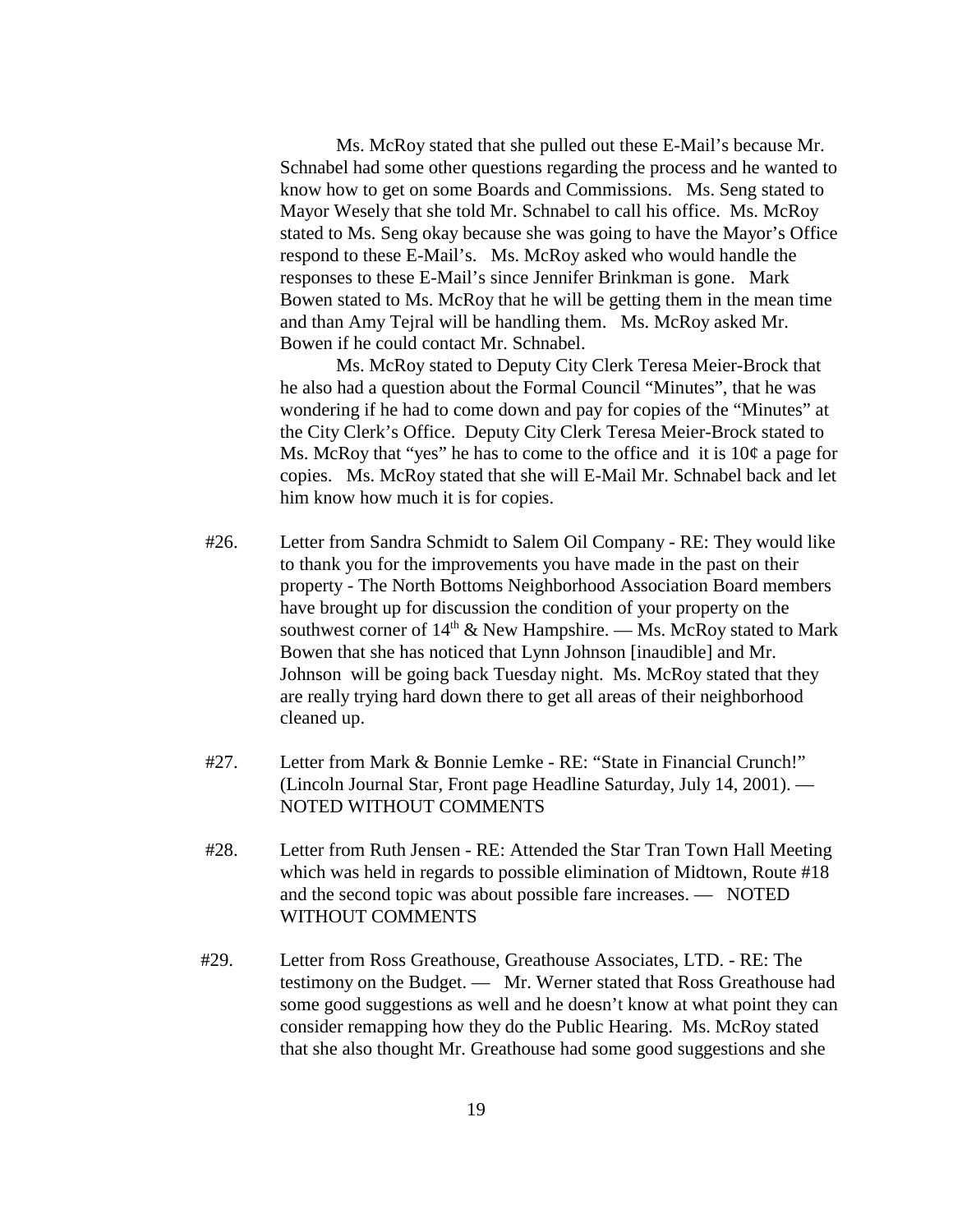felt bad that he did not get a chance to present his comments because of the late night.

| #30. | E-Mail from Dave & Sandy Langemeier - RE: City Budget. — NOTED<br>WITHOUT COMMENTS                                                                                                                                                    |
|------|---------------------------------------------------------------------------------------------------------------------------------------------------------------------------------------------------------------------------------------|
| #31. | Letter from J. Michael Rierden - RE: East Beltway Project. — Ms. McRoy<br>$\mathcal{L}$ and $\mathcal{L}$ are the contract that $\mathcal{L}$ and $\mathcal{L}$ and $\mathcal{L}$ and $\mathcal{L}$ are the contract of $\mathcal{L}$ |

- stated that Michael Rierden will not be here for the Beltway Hearing on Wednesday.
- #32. Letter from Denise Hohensee RN, Interim Health Care RE: The Proposed Budget. — NOTED WITHOUT COMMENTS
- #33. E-Mail from Jim Ashley RE: Parking at City-County Building. ---- Ms. McRoy asked Ms. Seng if she talked to Jim Ashley about this issue. [Ms. Seng's comments inaudible]

## **IV. DIRECTORS - NO COMMENTS**

[Mr. Cook went through the Director's Addendum because Ms. McRoy had not read through it yet, so Mr. Cook read through the Addendum for Ms. McRoy]

# **ADDENDUM**

## **I. MAYOR - NON**E

**II. CITY CLERK - NONE**

## **III. CORRESPONDENCE**

**A. COUNCIL REQUESTS** - **NONE**

## **B. DIRECTORS AND DEPARTMENT HEADS**

## **REAL ESTATE DIVISION**

- 1. InterOffice Memo from Clinton W. Thomas RE: Vacation of the North-South Alley, Block 68, University Place. — NOTED WITHOUT COMMENTS
- **C. MISCELLANEOUS**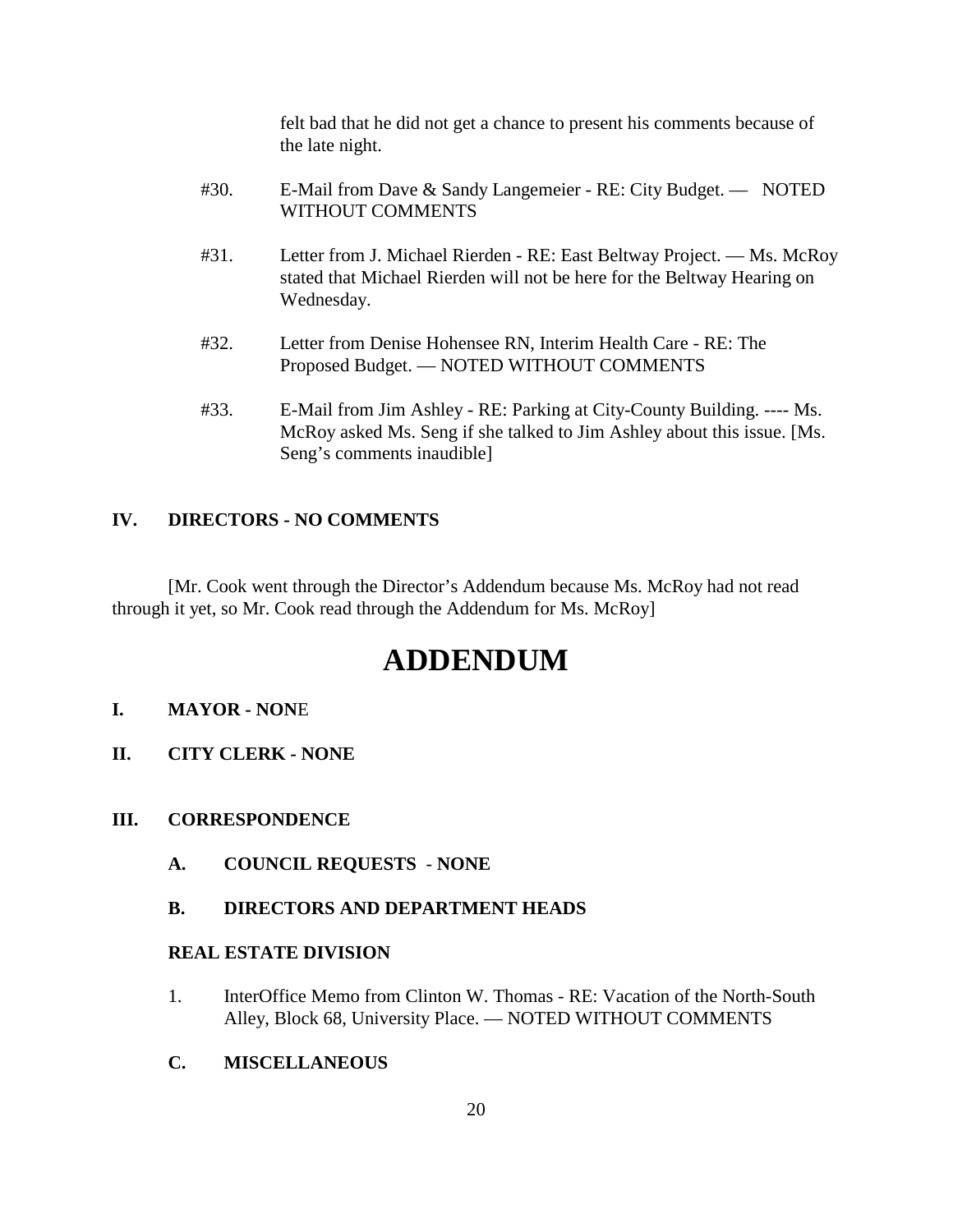- 1. E-Mail from a Concerned Citizen RE: The City Budget. NOTED WITHOUT COMMENTS
- 2. E-Mail from Mary Appleby RE: Village Motel Best Western the loud volume of music. — NOTED WITHOUT COMMENTS
- 3. E-Mail from Ted Scott RE: Special Permit #1423C HiMark Community Unit Plan - (On the Agenda for today, 8/13/01).— Mr. Cook stated that they discussed this issue earlier and he was one of the people who contacted him regarding the delay and he said that he would support the delay.
- 4. E-Mail from Jenne Rodriguez RE: Budget Revenue. NOTED WITHOUT **COMMENTS**
- 5. Letter from Rodger & Janelle Johnson, Sky Ranch Acres RE: Strong Opposition to corridor EC-1 for the east beltway. — NOTED WITHOUT COMMENTS

#### **V. CITY COUNCIL MEMBERS**

## **KEN SVOBODA - NO COMMENTS**

**JON CAMP - NO COMMENTS**

#### **JONATHAN COOK** - **NO COMMENTS**

## **GLENN FRIENDT - ABSENT**

#### **COLEEN SENG**

Ms. Seng asked Allan Abbott if they could have something in written about what is happening on 48<sup>th</sup> Street under the MoPac crossing where all of those stones are falling in. Ms. Seng indicated to Mr. Abbott that she just has calls after calls about it. Ms. Seng stated to Mr. Abbott that they really need to publicly say why they are not fixing it. Mr. Abbott stated to Ms. Seng that he will put something in written. Ms. Seng stated to Mr. Abbott okay and thanked him.

#### **TERRY WERNER - NO COMMENTS**

#### **ANNETTE McROY - NO COMMENTS**